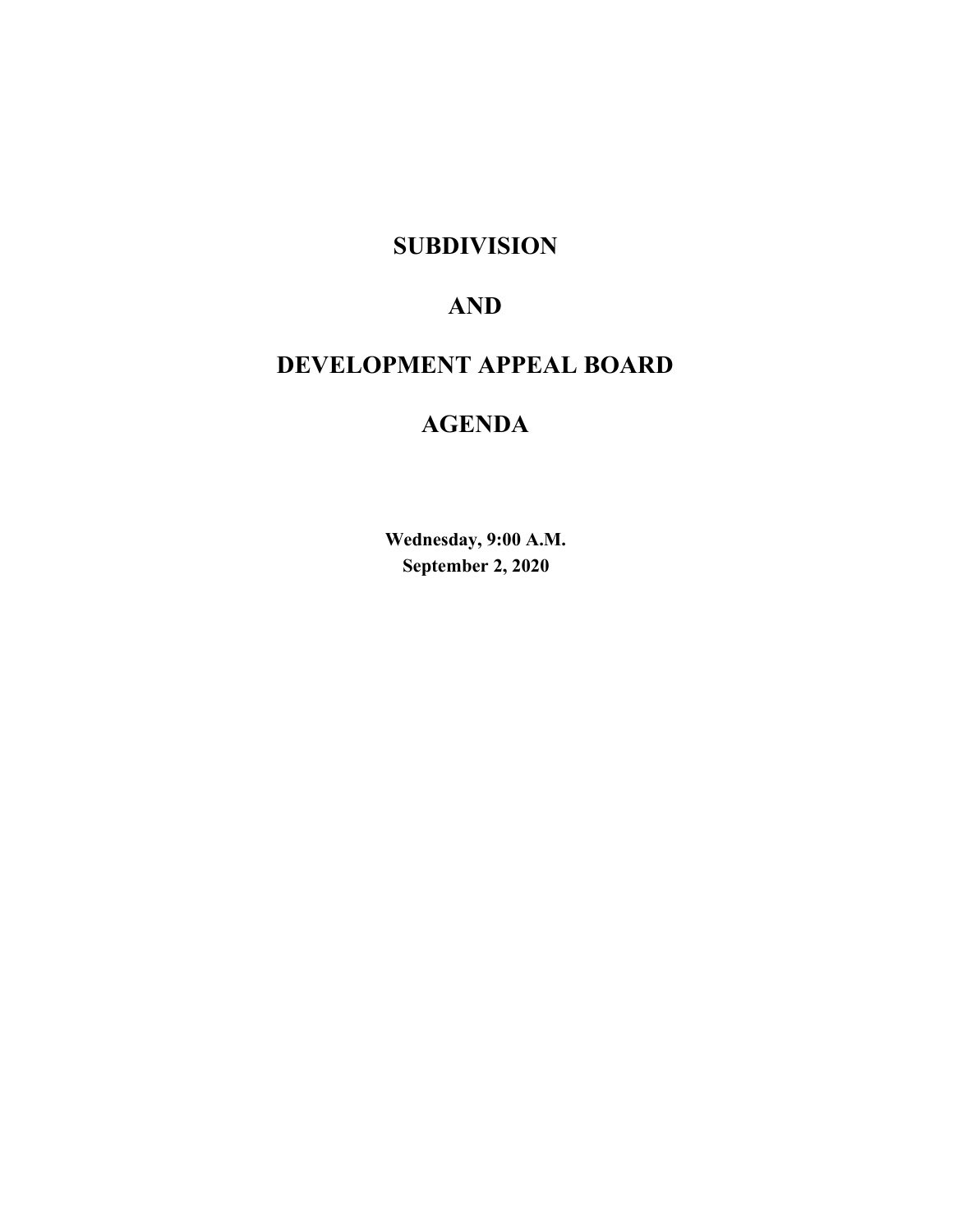| $\mathbf{I}$ | 9:00 A.M.    | SDAB-D-20-112 | Construct a Single Detached House with front<br>attached Garage, balcony, Basement development<br>(NOT to be used as an additional Dwelling),<br>fireplace, solar photovoltaic system, uncovered<br>deck and walkout Basement and to demolish an<br>existing Single Detached House and Accessory<br>building (shed) |
|--------------|--------------|---------------|---------------------------------------------------------------------------------------------------------------------------------------------------------------------------------------------------------------------------------------------------------------------------------------------------------------------|
|              |              |               | 10026 - 91 Avenue NW<br>Project No.: 341131668-001                                                                                                                                                                                                                                                                  |
| $\mathbf{H}$ | $10:30$ A.M. | SDAB-D-20-113 | Construct a rear addition to a Semi-detached<br>House (sunroom, $3.57$ m x $3.05$ m)                                                                                                                                                                                                                                |
|              |              |               | 11644 - 15 Avenue NW                                                                                                                                                                                                                                                                                                |
|              |              |               | Project No.: 364834521-002                                                                                                                                                                                                                                                                                          |
|              |              |               |                                                                                                                                                                                                                                                                                                                     |
|              | <b>NOTE:</b> |               | Unless otherwise stated, all references to "Section numbers" in this Agenda<br>refer to the authority under the Edmonton Zoning Bylaw 12800.                                                                                                                                                                        |

## **SUBDIVISION AND DEVELOPMENT APPEAL BOARD**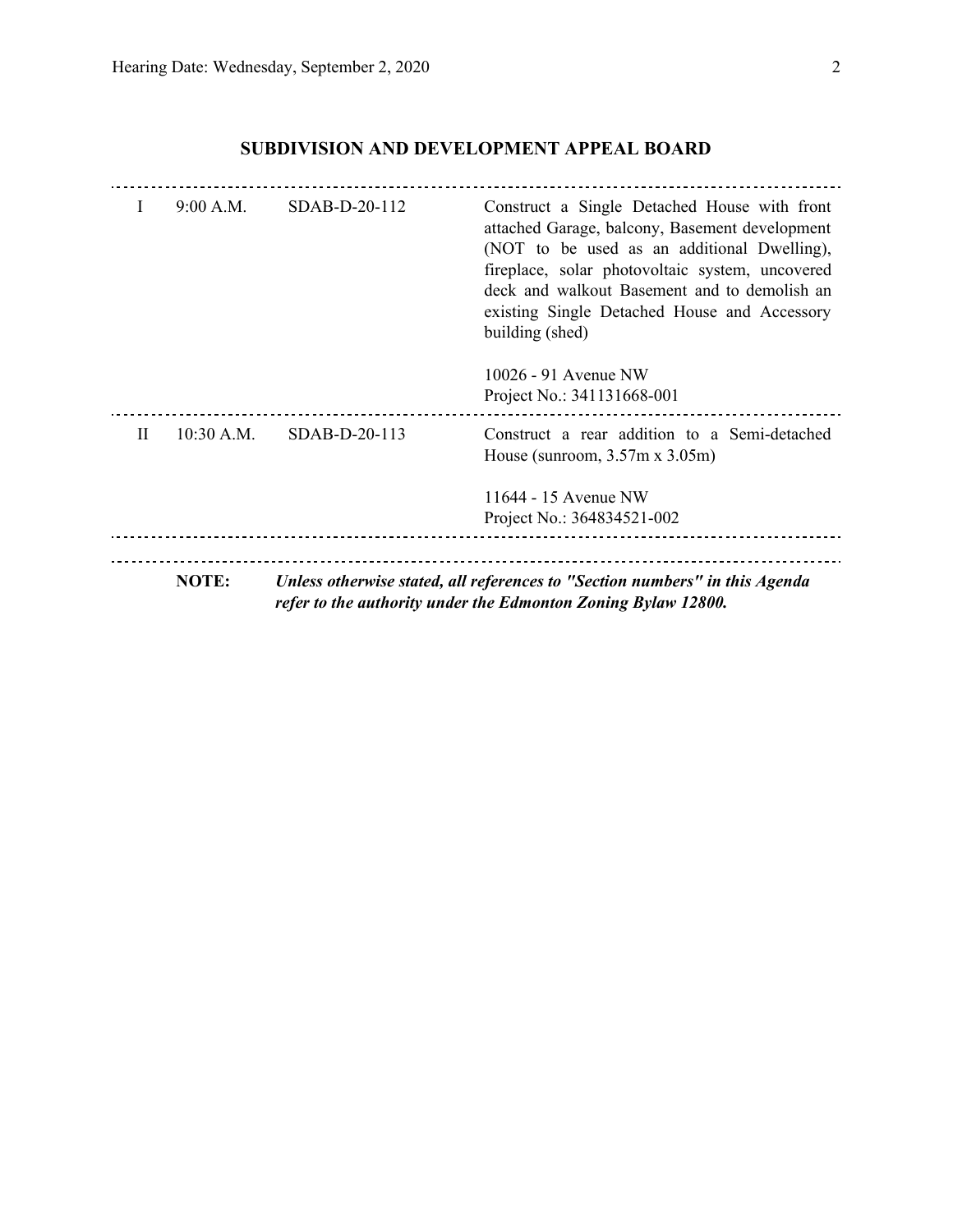#### **ITEM I: 9:00 A.M. FILE: SDAB-D-20-112**

#### AN APPEAL FROM THE DECISION OF THE DEVELOPMENT OFFICER

APPELLANT:

APPLICATION TO: Construct a Single Detached House with front attached Garage, balcony, Basement development (NOT to be used as an additional Dwelling), fireplace, solar photovoltaic system, uncovered deck and walkout Basement and to demolish an existing Single Detached House and Accessory building (shed)

## DECISION OF THE DEVELOPMENT AUTHORITY: Refused

| <b>DECISION DATE:</b>                         | July 29, 2020                                                                                           |
|-----------------------------------------------|---------------------------------------------------------------------------------------------------------|
| DATE OF APPEAL:                               | August 4, 2020                                                                                          |
| MUNICIPAL DESCRIPTION<br>OF SUBJECT PROPERTY: | 10026 - 91 Avenue NW                                                                                    |
| LEGAL DESCRIPTION:                            | Plan 8057R Blk 3 Lot 8                                                                                  |
| ZONE:                                         | (RF2) Low Density Infill Zone                                                                           |
| <b>OVERLAY(S):</b>                            | Mature Neighbourhood Overlay<br>North Saskatchewan River Valley and Ravine System<br>Protection Overlay |
| STATUTORY PLAN:                               | Strathcona Area Redevelopment Plan                                                                      |

#### *Grounds for Appeal*

The Appellant provided the following reasons for appealing the decision of the Development Authority: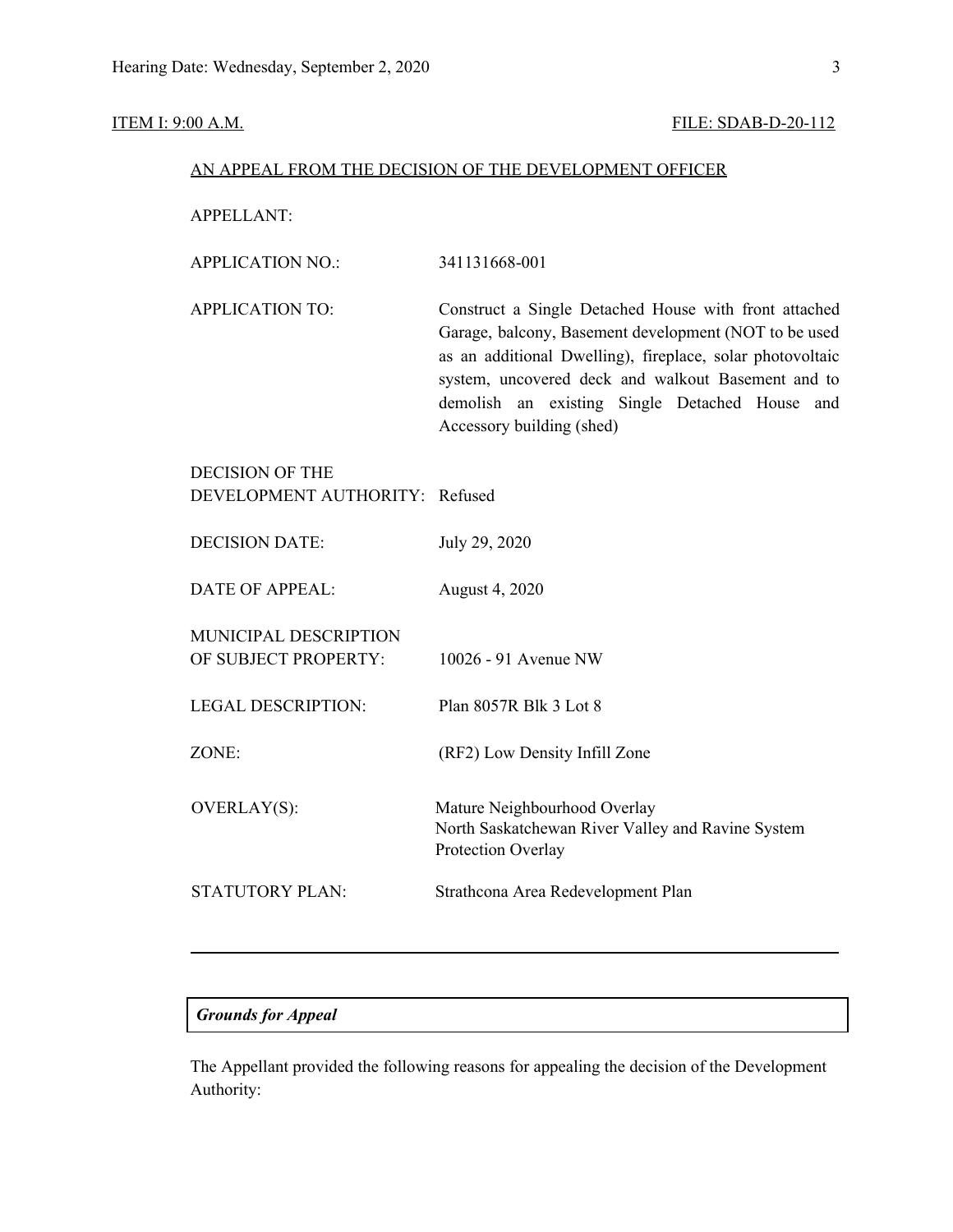#### Front Driveway Variance

The alley behind the property is not easily navigated. It is a dirt surface, seldom used and very steep. Snow in winter and rain and vegetation overgrowth in the other seasons make it impassable at times. Adrian Hook from the Transportation Department said…" The East West alley is unpaved and does not have a rating. The East West alley does not appear to be constructed to current City of Edmonton standards. There is currently no funding for the upgrade of these alleys."

Our lot has a 10 ft. elevation rise from the back alley to where our basement will be and a 19 ft. rise to our main floor. The number of stairs that we would need to go up and down, with most being outdoors, just to access our garage, makes a rear garage unfeasible.

We have provided the City with extremely detailed drawings for the sightline analysis of our driveway. Transportation has approved our driveway should the SDAB grant our appeal.

Of the 18 properties on our street 11 have front driveways.

#### Rear Setback Variance

Because a rear garage is unfeasible, we will not be having a rear garage. As per SDAB ruling 15-223 "...the reason for the 40% rear setback requirement is to ensure future developments comply with parking requirements, to allow secondary structures, and to ensure sufficient private amenity space. As in that case and ours with no rear garage "...the need for the 40% Rear Setback is mitigated". Transportation has expressed concerns with increases beyond 10% in the slope of our front driveway. Any movement, of our house, toward the front of the lot increases the slope of our driveway. It would be advantageous for us to move our house even further back on our property (we have room based on Front Setback) as it would decrease the slope of our driveway. However, we don't want to for our neighbour's sake, and are applying for the minimum amount of variance that will work. Despite the fact that our site coverage is less than the maximum allowed, even if we were to move our house forward as far the Front Setback would allow, we would still be deficient in the Rear Setback. In other words, despite not having maximum site coverage, it is impossible to situate our house anywhere on our lot, without a setback deficiency. The only neighbour that our Rear Setback directly impacts is our neighbour directly beside us to the East. However, their house already sits approximately 10 ft. further back than ours will. Also, our second neighbour to our West has a Rear Setback further than what our house will be as well.

#### Overlay/Geotechnical

The property exists in the Lavigne area. Previously there have been 23 development applications approved in this area since 1985 with the most recent being last year SDAB-D-19-065. This most recent ruling was for our neighbour's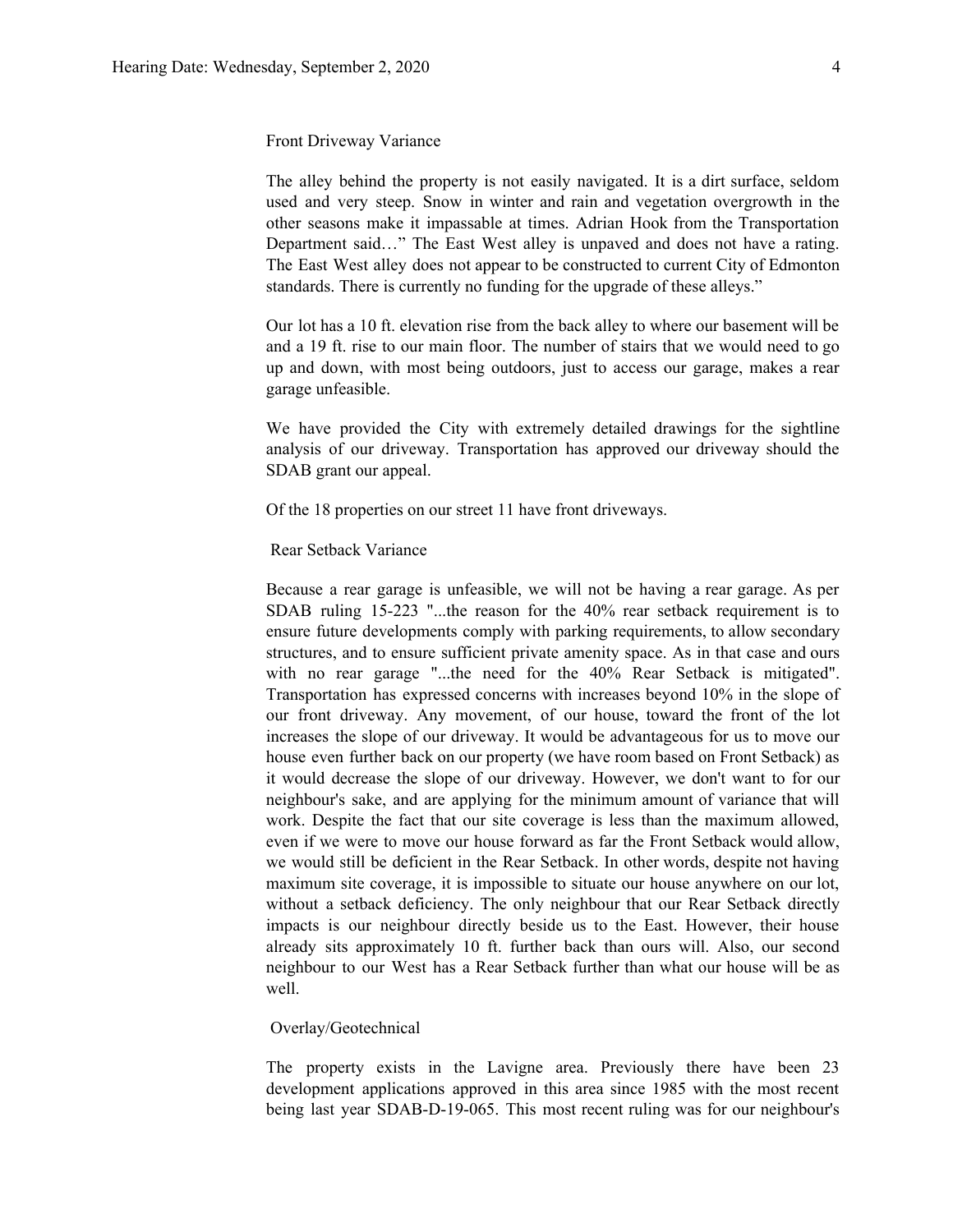property closest to our property to the West. We are aware, as property owners, of this ancient landslide and accept the risk associated with it. Thurber engineering was hired to do a slope stability/setback study on the property. Provided their recommendations are followed regarding site development, they do not see an issue with slope stability.

#### In General

The house is over 100 years old and has ended its life cycle. Our block is very unique and does not fit in with the Mature Neighbourhood Overlay Plan well. Currently all parking for our property is on the street and our new home will have 3 internal parking spaces as well as allowing room on the driveway. This will obviously decrease the number of vehicles that park on the street. There is a failing retaining wall on the West side of the property that exists between our and the City's property. We will replace this retaining wall at considerable cost to us. This will not only benefit the local stability of our property but all other properties along this slope. Further, the new retaining wall will greatly improve the esthetics in this area. At 750 sq. ft. the existing house does not meet the City's Residential Infill guidelines of 1. " to provide additional housing opportunities that allow seniors to age in place" 2. " Make homes available for families" We have revised our initial plans in consideration of our most direct neighbour and more recently following the neighbourhood consultation eliminated both height and cantilever variances. Even though SDAB has previously allowed height variances to accommodate 10 ft. ceilings (Rulings SDAB-D-19-154 and SDAB-D-19-156) following our neighbourhood consultation we revised our house plans to remove the height variance. We would love to have 9 or 10 ft. ceilings but will have 8 ft. ones instead and go without a height variance.

The upper stories of our house are stepped back both at the front and back thereby decreasing the visual impact and massing of our house.

Our lot slopes from East down to West an average of 1.41M from one side of our lot to the other. When we calculated our grade, and therefore our height, an average was required to be used of 2 points on the East and 2 points on the West. In reference to our direct neighbours, we are 0.7M lower than we otherwise would be compared to our neighbour to the East. Although we could have argued that using an average in this case should not be applicable, as we do not actually have a close neighbour to the West, as we abut City Parkland, we chose not to in order to minimize the impact to our closest neighbour (our direct East neighbour). Regardless, it should be noted that our house is lower by 0.7M than it would be if our lot was flat when compared to our East neighbour. This reduces the height and massing of our house relative to theirs. The importance of this is our East neighbour is our only direct neighbour.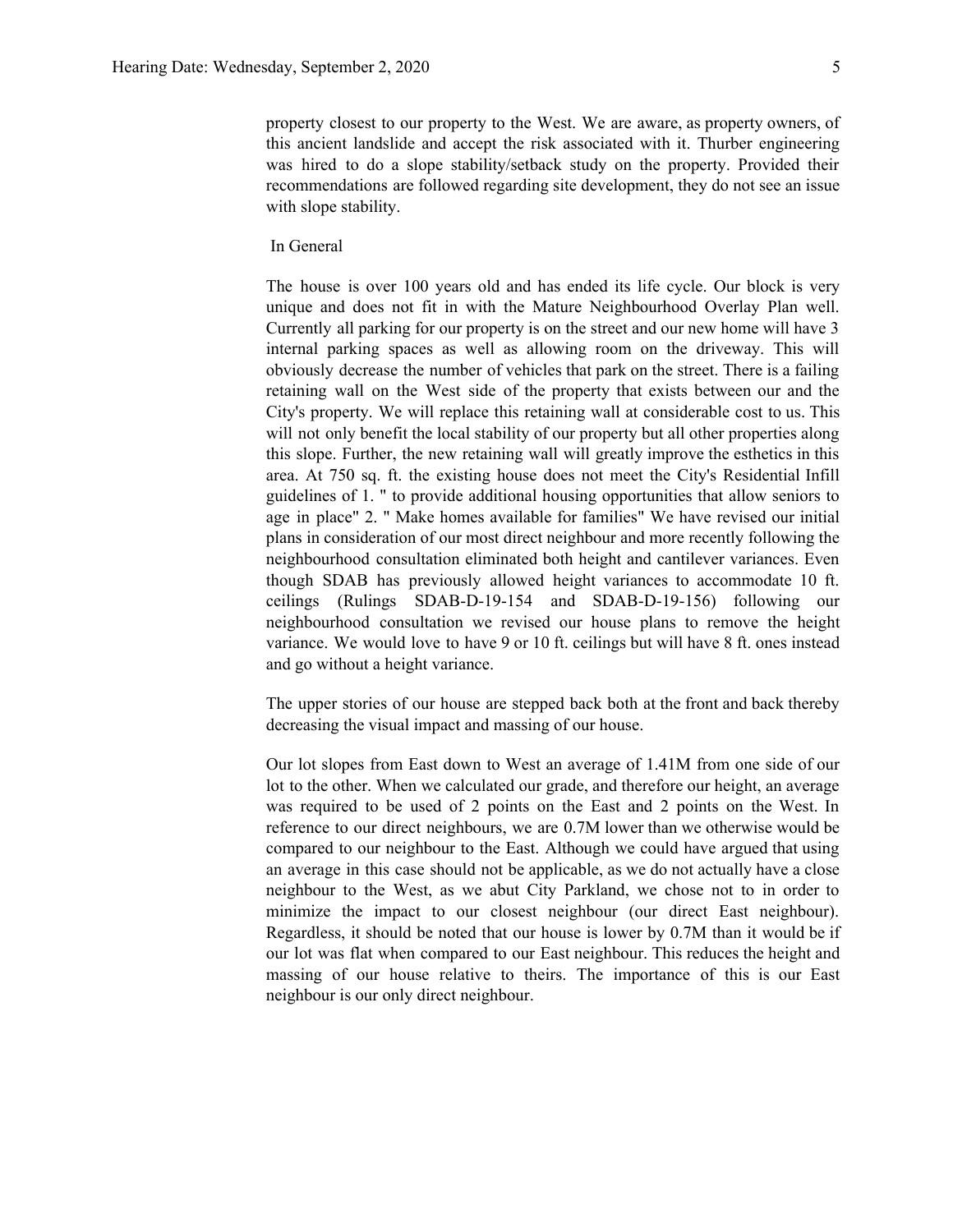#### *General Matters*

#### **Appeal Information:**

The *Municipal Government Act*, RSA 2000, c M-26 states the following:

#### **Grounds for Appeal**

**685(1)** If a development authority

- (a) fails or refuses to issue a development permit to a person,
- (b) issues a development permit subject to conditions, or
- (c) issues an order under section 645,

the person applying for the permit or affected by the order under section 645 may appeal to the subdivision and development appeal board.

**(2)** In addition to an applicant under subsection (1), any person affected by an order, decision or development permit made or issued by a development authority may appeal to the subdivision and development appeal board.

#### **Appeals**

**686(1)** A development appeal to a subdivision and development appeal board is commenced by filing a notice of the appeal, containing reasons, with the board,

- (a) in the case of an appeal made by a person referred to in section 685(1)
	- (i) with respect to an application for a development permit,
		- (A) within 21 days after the date on which the written decision is given under section 642, or
		- (B) if no decision is made with respect to the application within the 40-day period, or within any extension of that period under section 684, within 21 days after the date the period or extension expires,
		- or
	- (ii) with respect to an order under section 645, within 21 days after the date on which the order is made, or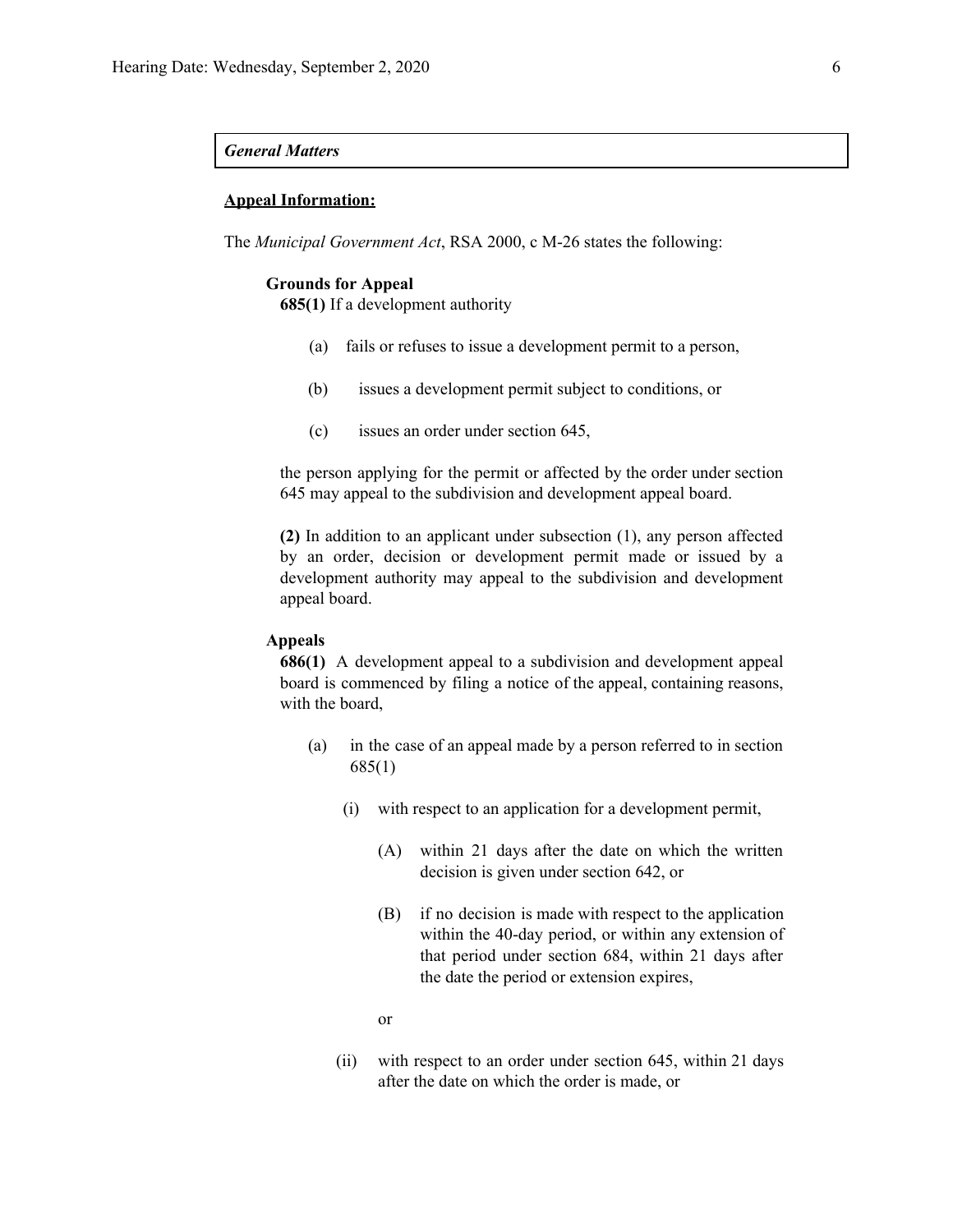(b) in the case of an appeal made by a person referred to in section 685(2), within 21 days after the date on which the notice of the issuance of the permit was given in accordance with the land use bylaw.

#### **Hearing and Decision**

**687(3)** In determining an appeal, the subdivision and development appeal board

…

- (a.1) must comply with the land use policies;
- (a.2) subject to section 638, must comply with any applicable statutory plans;
- (a.3) subject to clause (d), must comply with any land use bylaw in effect;
- (a.4) must comply with the applicable requirements of the regulations under the *Gaming, Liquor and Cannabis Act* respecting the location of premises described in a cannabis licence and distances between those premises and other premises;
	- …
	- (c) may confirm, revoke or vary the order, decision or development permit or any condition attached to any of them or make or substitute an order, decision or permit of its own;
	- (d) may make an order or decision or issue or confirm the issue of a development permit even though the proposed development does not comply with the land use bylaw if, in its opinion,
		- (i) the proposed development would not
			- (A) unduly interfere with the amenities of the neighbourhood, or
			- (B) materially interfere with or affect the use, enjoyment or value of neighbouring parcels of land,

and

(ii) the proposed development conforms with the use prescribed for that land or building in the land use bylaw.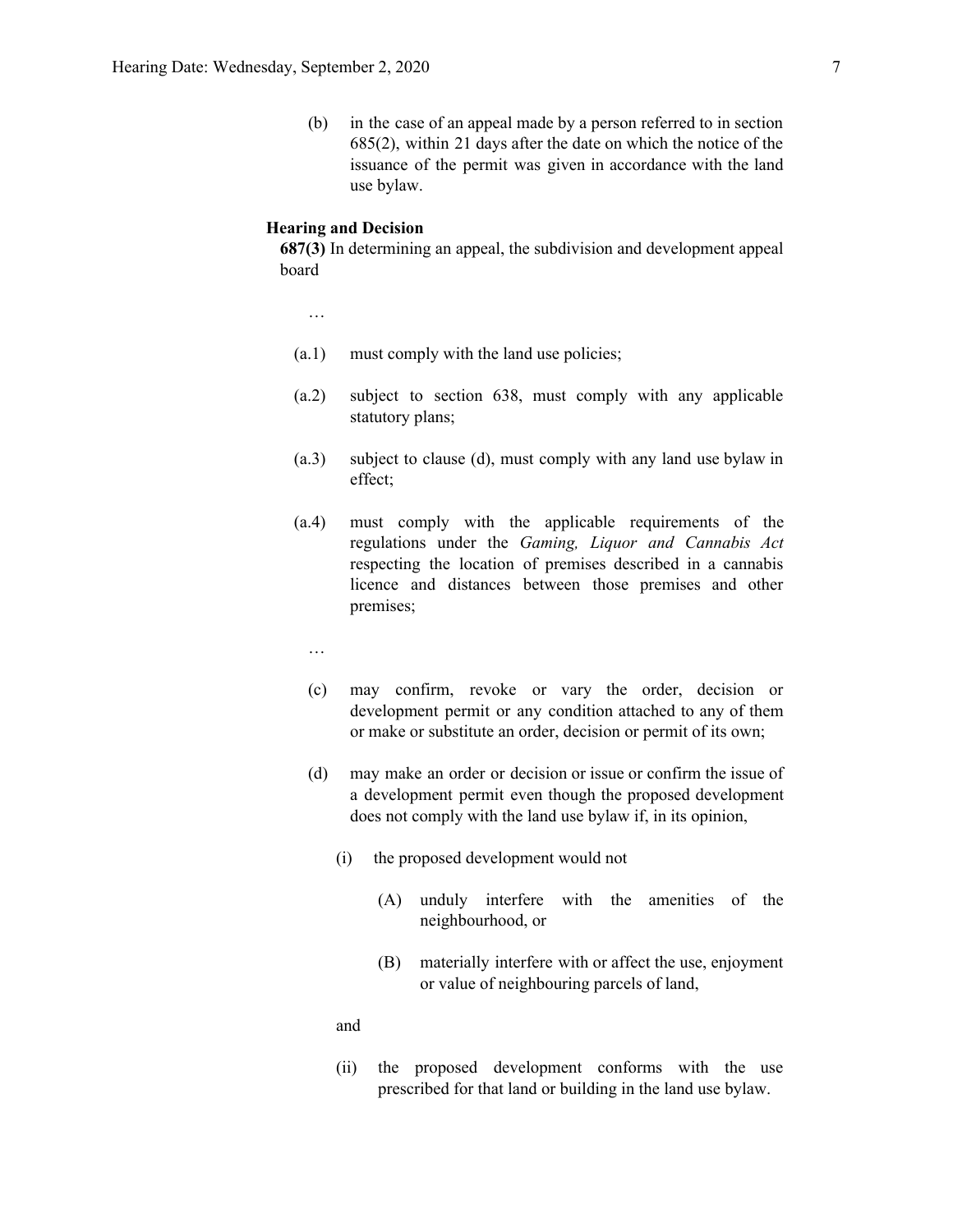#### **General Provisions from the** *Edmonton Zoning Bylaw:*

Under section 120.2(7), **Single Detached Housing** is a **Permitted Use** in the **(RF2) Low Density Infill Zone**.

Under section 7.2(8), **Single Detached Housing** means:

development consisting of a building containing one principal Dwelling which is separate from any other principal Dwelling or building. This Use includes Mobile Homes which conform to [Section](https://webdocs.edmonton.ca/InfraPlan/zoningbylaw/ZoningBylaw/Part1/Special_Land/78__Mobile_Homes.htm) 78 of this Bylaw.

Section 120.1 states that the **General Purpose** of the **(RF2) Low Density Infill Zone** is "to allow for Single Detached Housing, infill on narrow lots, Semi-detached Housing, Duplex Housing, Secondary Suites and Garden Suites.."

Section 814.1 states that the **General Purpose** of the **Mature Neighbourhood Overlay** is:

to regulate residential development in Edmonton's mature residential neighbourhoods, while responding to the context of surrounding development, maintaining the pedestrian-oriented design of the streetscape, and to provide an opportunity for consultation by gathering input from affected parties on the impact of a proposed variance to the Overlay regulations.

Section 811.1 states that the **General Purpose** of the **North Saskatchewan River Valley and Ravine System Protection Overlay** is "to provide a development Setback from the North Saskatchewan River Valley and Ravine System."

#### *Rear Setback*

Section 814.3(4) states "The minimum Rear Setback shall be 40% of Site Depth, [...]"

Section 44.3(b) states:

The following features may project into a required Setback [...]:

b) Platform Structures provided such projections do not exceed 2.0 m into any other Setbacks or Separation Spaces with a depth of at least 4.0 m.

Under section 6.1, **Platform Structure** means: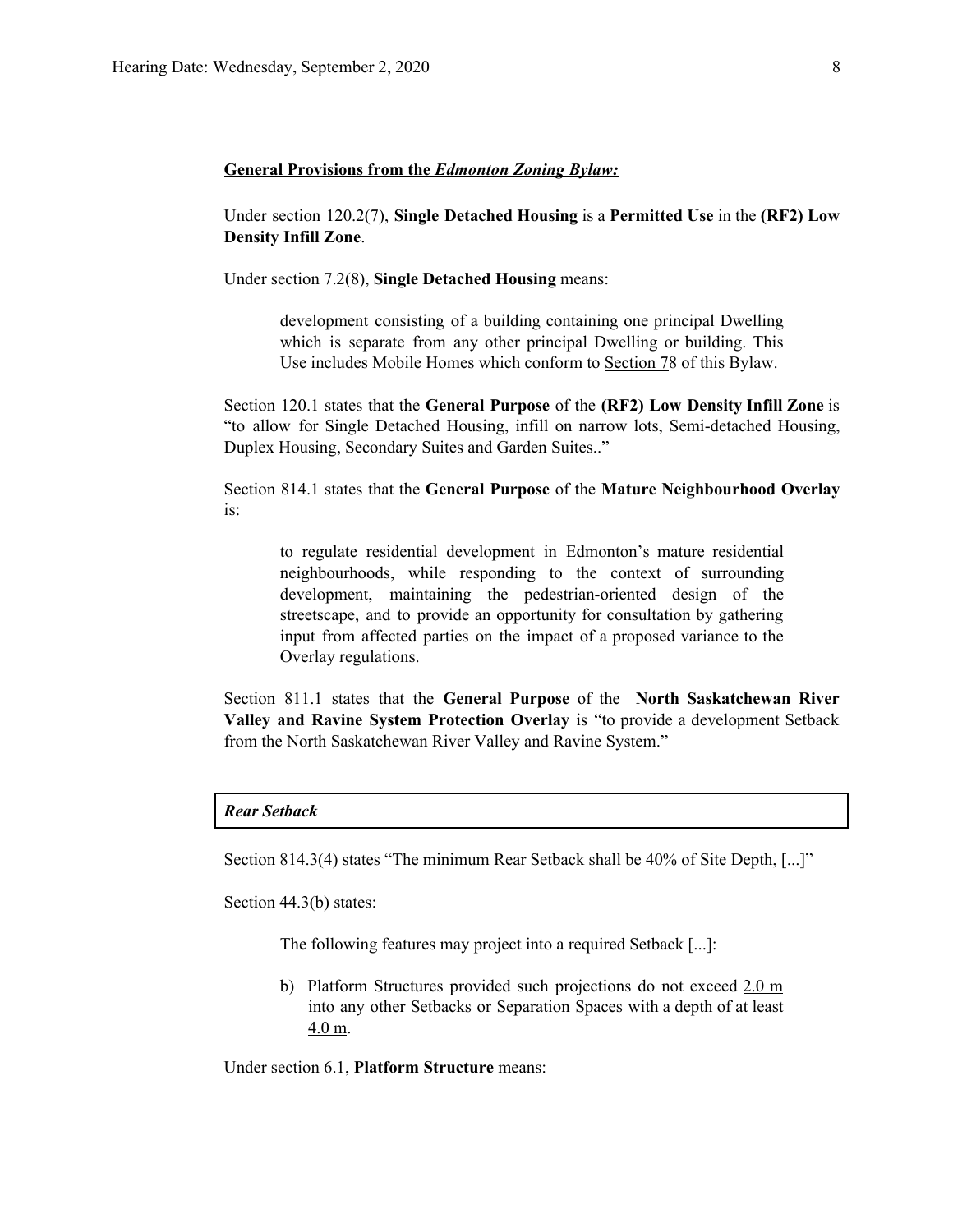an elevated structure intended for use as outdoor Amenity Area that may project and/or be recessed from the wall of a building, may be surrounded by guardrails, parapet walls or similar features. Common examples include: balconies, raised terraces and decks. This definition does not include a Rooftop Terrace.

Under section 6.1, **Rear Setback** means:

the distance that a development or a specified portion of it, must be set back from a Rear Lot Line. A Rear Setback is not a Rear Yard, Amenity Space or Separation Space.

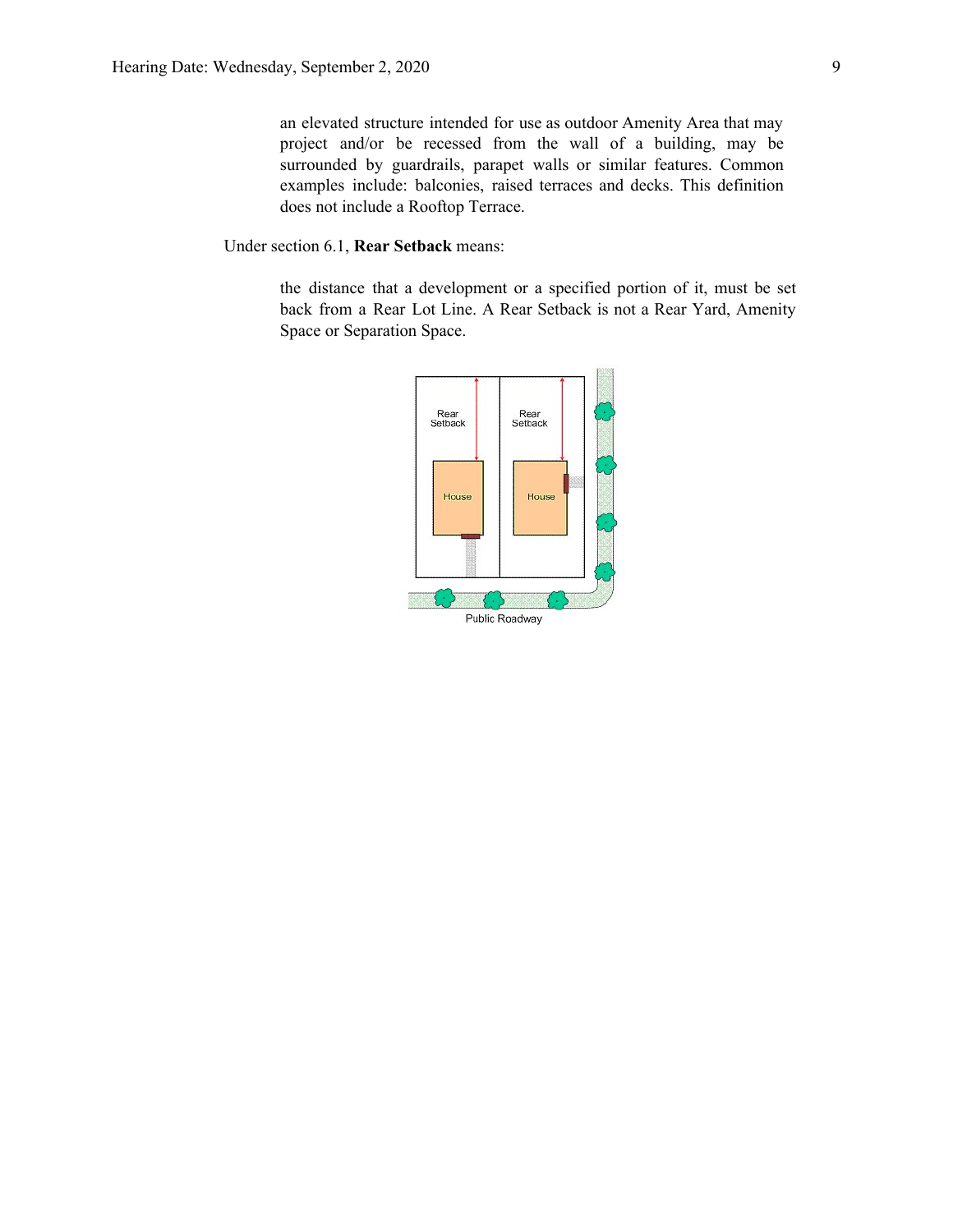#### **Development Officers Determination**

**Reduced Rear Setback - The distance from the house to the rear property line is 11.6m (29% of site depth) instead of 16.1m (40% of site depth) (Section 814.3.4).**

[unedited]

**Projection - The distance from the rear balcony to the rear property line is 10.9m, instead of 14.1m (Section 44.3).**

[unedited]

*Driveway Access*

Section 814.3(17) states "Where the Site Abuts a Lane, vehicular access shall be from the Lane and no existing vehicular access from a public roadway other than a Lane shall be permitted to continue."

#### **Development Officers Determination**

**Driveway - The driveway is located off of 91 Avenue NW (front) instead of the alley (Section 814.3.17).**

[unedited]

*North Saskatchewan River Valley and Ravine System Protection Overlay*

Section 811.3(1) states "All developments shall maintain a minimum 7.5 m Setback from the North Saskatchewan River Valley and Ravine System, as shown on Appendix I to this Overlay."

Section 811.3(3) states:

Any development permit application on a Site that Abuts or is partially or wholly contained within the North Saskatchewan River Valley and Ravine System, as shown in Appendix I to this Overlay, shall be accompanied by a report prepared by a registered Professional Engineer, and as set out in subsection 14.1 of this Bylaw, and that also details:

- a. the minimum Setback for structures on the Site; and
- b. any development conditions for the property required to prolong the stability of the bank.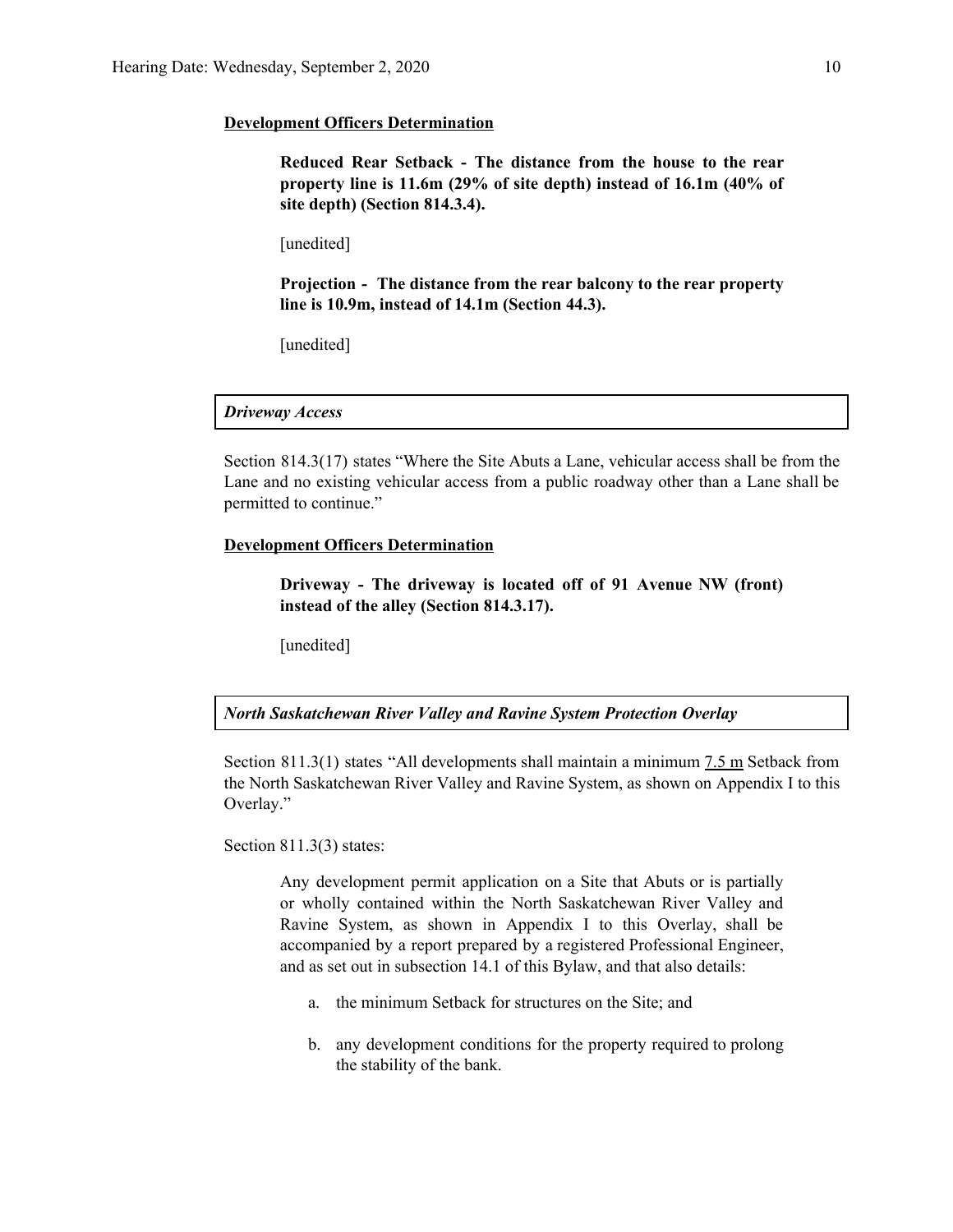The Development Officer shall seek the advice of Transportation Services with respect to these applications and may approve the conditions or refuse such applications accordingly.

#### **Development Officers Determination**

**Overlay - This building is located within the 7.5m setback of the North Saskatchewan River Valley and Ravine System. Integrated Infrastructure Services, previously known as Transportation Services, does not support this development proposal (Section 811.3.1 and Section 811.3.3).**

[unedited]

*Mature Neighbourhood Overlay - Community Consultation*

Section 814.5(1) states:

When the Development Officer receives a Development Permit Application for a new principal building or new Garden Suite that does not comply with any regulation contained within this Overlay, or receives a Development Permit for alterations to an existing structure that require a variance to Section 814.3(1), 814.3(3), 814.3(5) or 814.3(9) of this Overlay:

- a. the Development Officer shall send notice, to the recipient parties specified in Table 814.5(2), to outline any requested variances to the Overlay and solicit comments directly related to the proposed variance;
- b. the Development Officer shall not render a decision on the Development Permit application until 21 days after notice has been sent, unless the Development Officer receives feedback from the specified affected parties in accordance with Table 814.5(2); and
- c. the Development Officer shall consider any comments directly related to the proposed variance when determining whether to approve the Development Permit Application in accordance with Sections 11.3 and 11.4.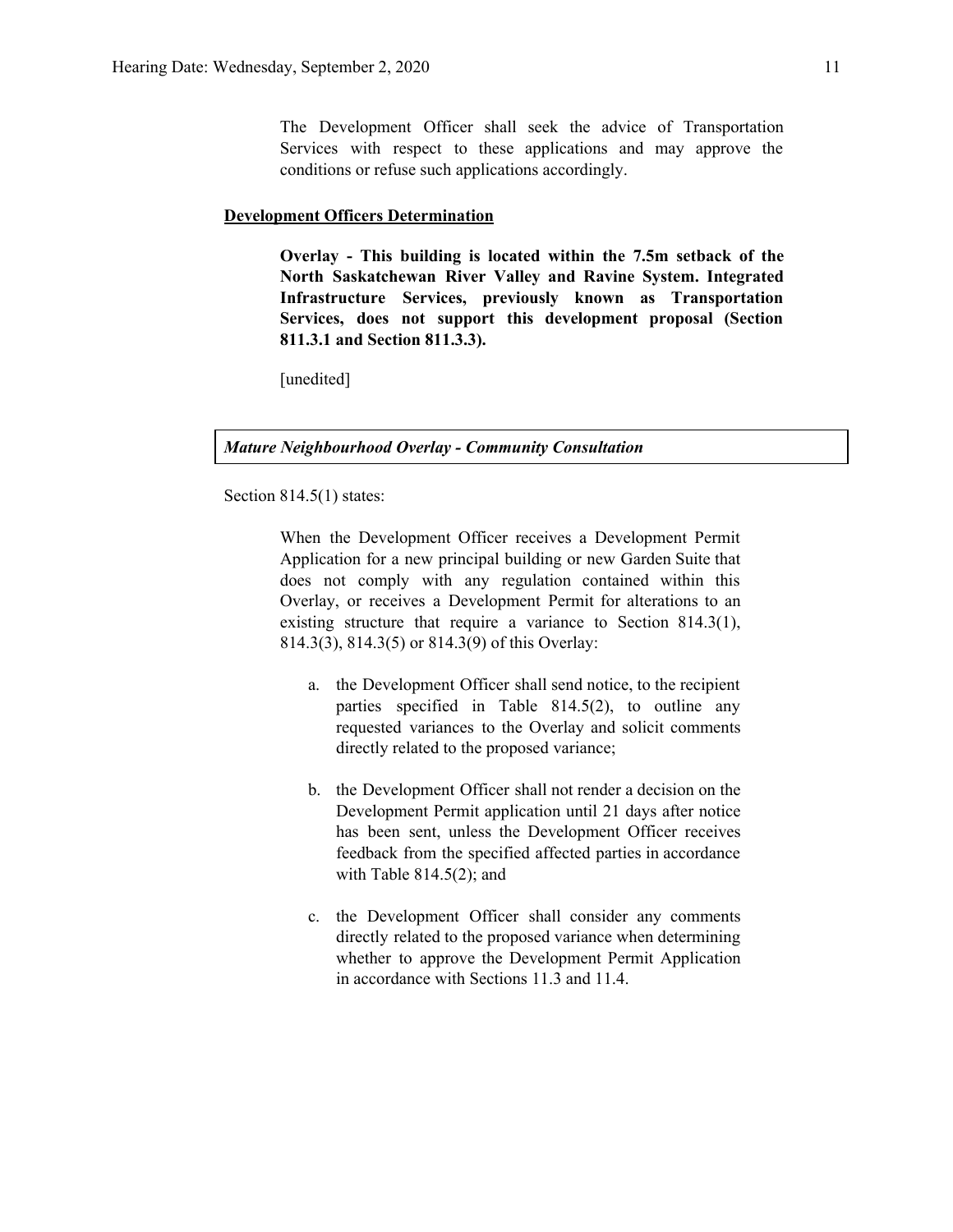Section 814.5(2) states:

| Tier#  | <b>Recipient Parties</b>                                                                                                                                                                                                              | <b>Affected Parties</b>                                                                                                                                                                                                  | <b>Regulation of this</b><br><b>Overlay Proposed</b><br>to be Varied |
|--------|---------------------------------------------------------------------------------------------------------------------------------------------------------------------------------------------------------------------------------------|--------------------------------------------------------------------------------------------------------------------------------------------------------------------------------------------------------------------------|----------------------------------------------------------------------|
| Tier 1 | The municipal address and<br>assessed owners of the land<br>wholly or partially located<br>within a distance of $60.0 \text{ m}$ of<br>the Site of the proposed<br>and<br>the<br>development<br>President of each Community<br>League | The<br>assessed<br>owners of the land<br>wholly or partially<br>located within a<br>distance of $60.0 \text{ m}$<br>of the Site of the<br>proposed<br>development and<br>the President of<br>Community<br>each<br>League | 814.3(17)<br>Driveway Access                                         |
| Tier 2 | The municipal address and<br>assessed owners of the land<br>Abutting the Site, directly<br>adjacent across a Lane from<br>the Site of the proposed<br>and<br>development<br>the<br>President of each Community<br>League              | The<br>assessed<br>owners of the land<br>Abutting the Site<br>and directly<br>adjacent across a<br>Lane from the Site<br>of the proposed<br>development                                                                  | 814.3(4)<br>Rear<br>Setback                                          |

## Notice to Applicant/Appellant

Provincial legislation requires that the Subdivision and Development Appeal Board issue its official decision in writing within fifteen days of the conclusion of the hearing.

 $\mathcal{L}_\text{max}$  , and the contribution of the contribution of the contribution of the contribution of the contribution of the contribution of the contribution of the contribution of the contribution of the contribution of t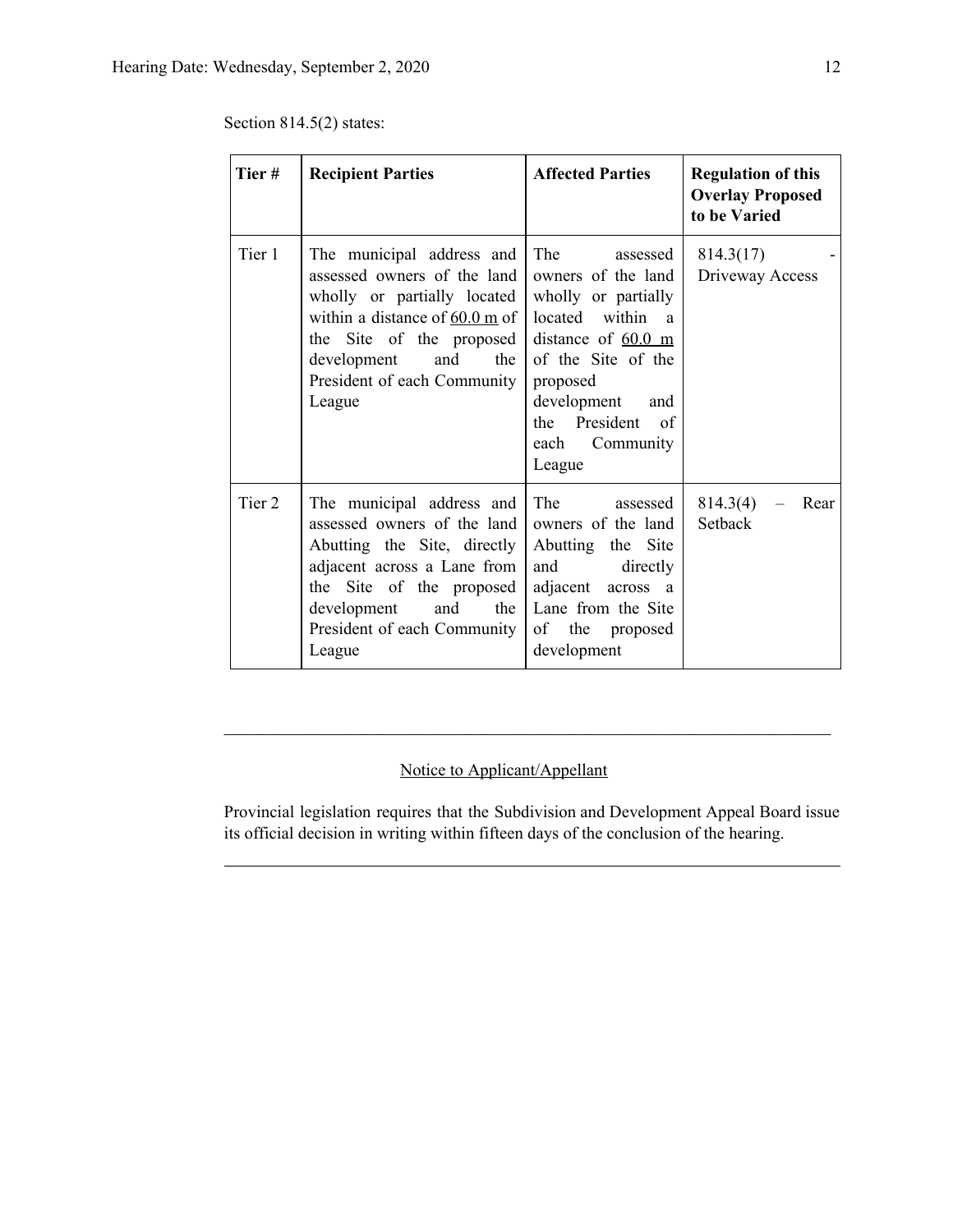| <b>Edmonton</b>                                                                                                                                                                                                                                                                               |                                              | <b>Application for</b>      |                                                      | Project Number: 341131668-001<br><b>Application Date:</b><br>SEP 16, 2019<br>Printed:<br>July 29, 2020 at 11:50 AM<br>Page:<br>1 of 2                                                                                                                               |  |  |  |  |  |  |
|-----------------------------------------------------------------------------------------------------------------------------------------------------------------------------------------------------------------------------------------------------------------------------------------------|----------------------------------------------|-----------------------------|------------------------------------------------------|---------------------------------------------------------------------------------------------------------------------------------------------------------------------------------------------------------------------------------------------------------------------|--|--|--|--|--|--|
|                                                                                                                                                                                                                                                                                               | <b>Minor Development Permit</b>              |                             |                                                      |                                                                                                                                                                                                                                                                     |  |  |  |  |  |  |
| This document is a Development Permit Decision for the development application described below.                                                                                                                                                                                               |                                              |                             |                                                      |                                                                                                                                                                                                                                                                     |  |  |  |  |  |  |
| <b>Applicant</b>                                                                                                                                                                                                                                                                              |                                              |                             |                                                      | Property Address(es) and Legal Description(s)                                                                                                                                                                                                                       |  |  |  |  |  |  |
|                                                                                                                                                                                                                                                                                               |                                              |                             | 10026 - 91 AVENUE NW<br>Plan 8057R Blk 3 Lot 8       |                                                                                                                                                                                                                                                                     |  |  |  |  |  |  |
|                                                                                                                                                                                                                                                                                               |                                              |                             | Specific Address(es)                                 |                                                                                                                                                                                                                                                                     |  |  |  |  |  |  |
|                                                                                                                                                                                                                                                                                               |                                              |                             | Entryway: 10026 - 91 AVENUE NW                       |                                                                                                                                                                                                                                                                     |  |  |  |  |  |  |
|                                                                                                                                                                                                                                                                                               |                                              |                             | Building: 10026 - 91 AVENUE NW                       |                                                                                                                                                                                                                                                                     |  |  |  |  |  |  |
| <b>Scope of Application</b>                                                                                                                                                                                                                                                                   |                                              |                             |                                                      |                                                                                                                                                                                                                                                                     |  |  |  |  |  |  |
| House and Accessory building (shed).                                                                                                                                                                                                                                                          |                                              |                             |                                                      | To construct a Single Detached House with front attached Garage, balcony, Basement development (NOT to be used as an additional<br>Dwelling), fireplace, solar photovoltaic system, uncovered deck and walkout Basement and to demolish an existing Single Detached |  |  |  |  |  |  |
| <b>Permit Details</b>                                                                                                                                                                                                                                                                         |                                              |                             |                                                      |                                                                                                                                                                                                                                                                     |  |  |  |  |  |  |
| # of Dwelling Units Add/Remove: 0                                                                                                                                                                                                                                                             |                                              |                             | # of Primary Dwelling Units To Construct: 1          |                                                                                                                                                                                                                                                                     |  |  |  |  |  |  |
| # of Secondary Suite Dwelling Units To Construct:                                                                                                                                                                                                                                             |                                              |                             | Class of Permit: Class B                             |                                                                                                                                                                                                                                                                     |  |  |  |  |  |  |
| Client File Reference Number:<br>Minor Dev. Application Fee: Single Detached House                                                                                                                                                                                                            |                                              |                             | Lot Grading Needed?<br>New Sewer Service Required: N |                                                                                                                                                                                                                                                                     |  |  |  |  |  |  |
| Secondary Suite Included ?: N                                                                                                                                                                                                                                                                 |                                              |                             |                                                      | Stat. Plan Overlay/Annex Area: Mature Neighbourhood                                                                                                                                                                                                                 |  |  |  |  |  |  |
|                                                                                                                                                                                                                                                                                               |                                              |                             | Overlay                                              |                                                                                                                                                                                                                                                                     |  |  |  |  |  |  |
| <b>Development Application Decision</b><br>Refused                                                                                                                                                                                                                                            |                                              |                             |                                                      |                                                                                                                                                                                                                                                                     |  |  |  |  |  |  |
| <b>Issue Date:</b>                                                                                                                                                                                                                                                                            | <b>Development Authority: YEUNG, KENNETH</b> |                             |                                                      |                                                                                                                                                                                                                                                                     |  |  |  |  |  |  |
| <b>Reason for Refusal</b><br>of site depth) (Section 814.3.4).                                                                                                                                                                                                                                |                                              |                             |                                                      | Reduced Rear Setback - The distance from the house to the rear property line is 11.6m (29% of site depth) instead of 16.1m (40%                                                                                                                                     |  |  |  |  |  |  |
|                                                                                                                                                                                                                                                                                               |                                              |                             |                                                      | Projection - The distance from the rear balcony to the rear property line is 10.9m, instead of 14.1m (Section 44.3).                                                                                                                                                |  |  |  |  |  |  |
| Driveway - The driveway is located off of 91 Avenue NW (front) instead of the alley (Section 814.3.17).                                                                                                                                                                                       |                                              |                             |                                                      |                                                                                                                                                                                                                                                                     |  |  |  |  |  |  |
| Overlay - This building is located within the 7.5m setback of the North Saskatchewan River Valley and Ravine System. Integrated<br>Infrastructure Services, previously known as Transportation Services, does not support this development proposal (Section 811.3.1<br>and Section 811.3.3). |                                              |                             |                                                      |                                                                                                                                                                                                                                                                     |  |  |  |  |  |  |
| <b>Rights of Appeal</b><br>through 689 of the Municipal Government Act.                                                                                                                                                                                                                       |                                              |                             |                                                      | The Applicant has the right of appeal within 21 days after the date on which the decision is made, as outlined in Section 683                                                                                                                                       |  |  |  |  |  |  |
| Fees                                                                                                                                                                                                                                                                                          |                                              |                             |                                                      |                                                                                                                                                                                                                                                                     |  |  |  |  |  |  |
|                                                                                                                                                                                                                                                                                               | <b>Fee Amount</b>                            | <b>Amount Paid</b>          | Receipt#                                             | <b>Date Paid</b>                                                                                                                                                                                                                                                    |  |  |  |  |  |  |
| Dev. Application Fee                                                                                                                                                                                                                                                                          | \$493.00                                     | \$493.00                    | 06173558                                             | Sep 27, 2019                                                                                                                                                                                                                                                        |  |  |  |  |  |  |
| Development Permit Inspection Fee<br>Lot Grading Fee                                                                                                                                                                                                                                          | \$207.00<br>\$145.00                         | \$207.00<br>\$145.00        | 06173558<br>06173558                                 | Sep 27, 2019<br>Sep 27, 2019                                                                                                                                                                                                                                        |  |  |  |  |  |  |
|                                                                                                                                                                                                                                                                                               |                                              | <b>THIS IS NOT A PERMIT</b> |                                                      |                                                                                                                                                                                                                                                                     |  |  |  |  |  |  |
|                                                                                                                                                                                                                                                                                               |                                              |                             |                                                      |                                                                                                                                                                                                                                                                     |  |  |  |  |  |  |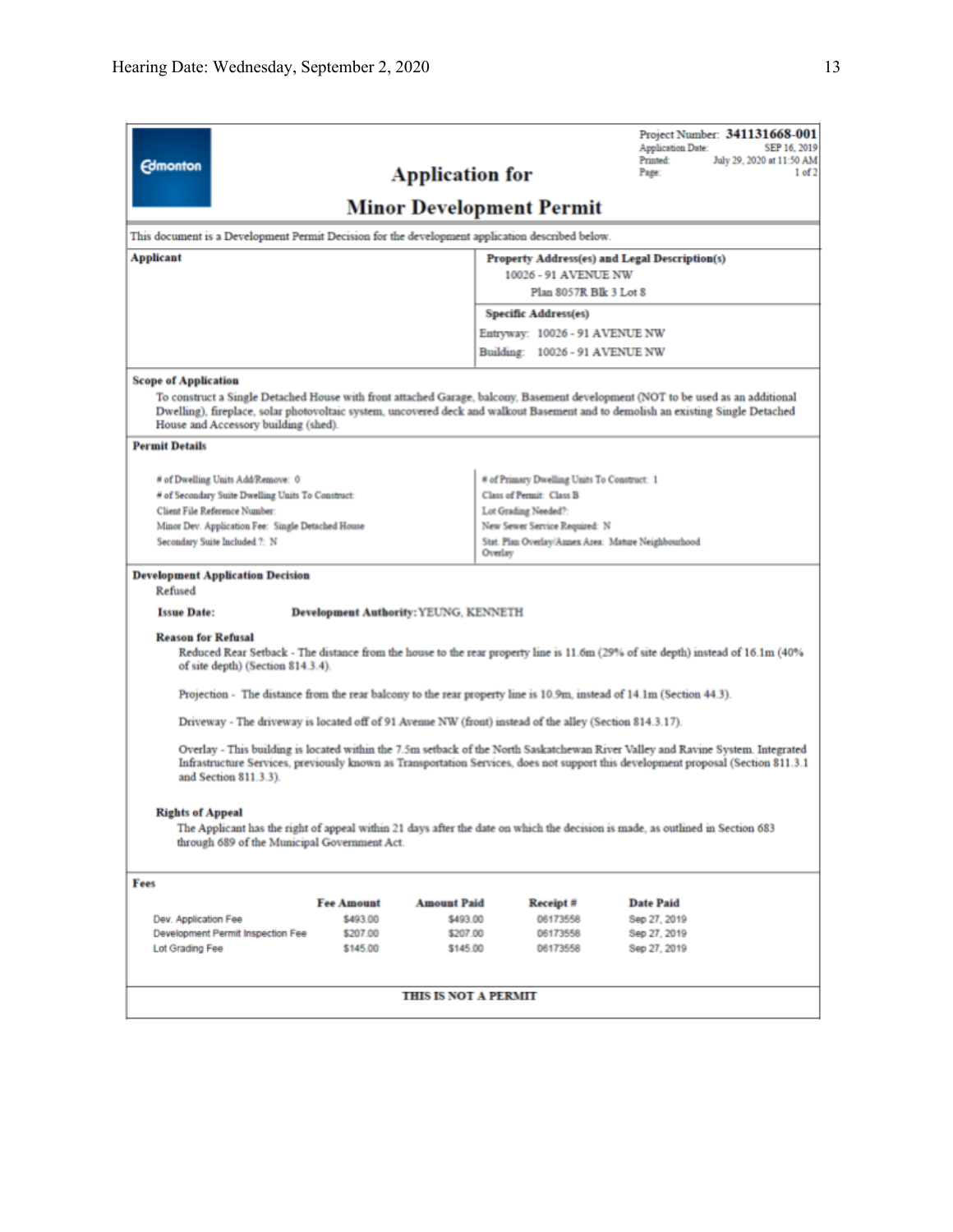| <b>Edmonton</b>                         |                    | <b>Application for</b>          |          | <b>Application Date:</b><br>Printed:<br>Page: | Project Number: 341131668-001<br>SEP 16, 2019<br>July 29, 2020 at 11:50 AM<br>$2$ of $2$ |
|-----------------------------------------|--------------------|---------------------------------|----------|-----------------------------------------------|------------------------------------------------------------------------------------------|
|                                         |                    | <b>Minor Development Permit</b> |          |                                               |                                                                                          |
| Fees                                    |                    |                                 |          |                                               |                                                                                          |
|                                         | Fee Amount         | <b>Amount Paid</b>              | Receipt# | <b>Date Paid</b>                              |                                                                                          |
| Total GST Amount:<br>Totals for Permit: | \$0.00<br>\$845.00 | \$845.00                        |          |                                               |                                                                                          |
|                                         |                    |                                 |          |                                               |                                                                                          |
|                                         |                    | THIS IS NOT A PERMIT            |          |                                               |                                                                                          |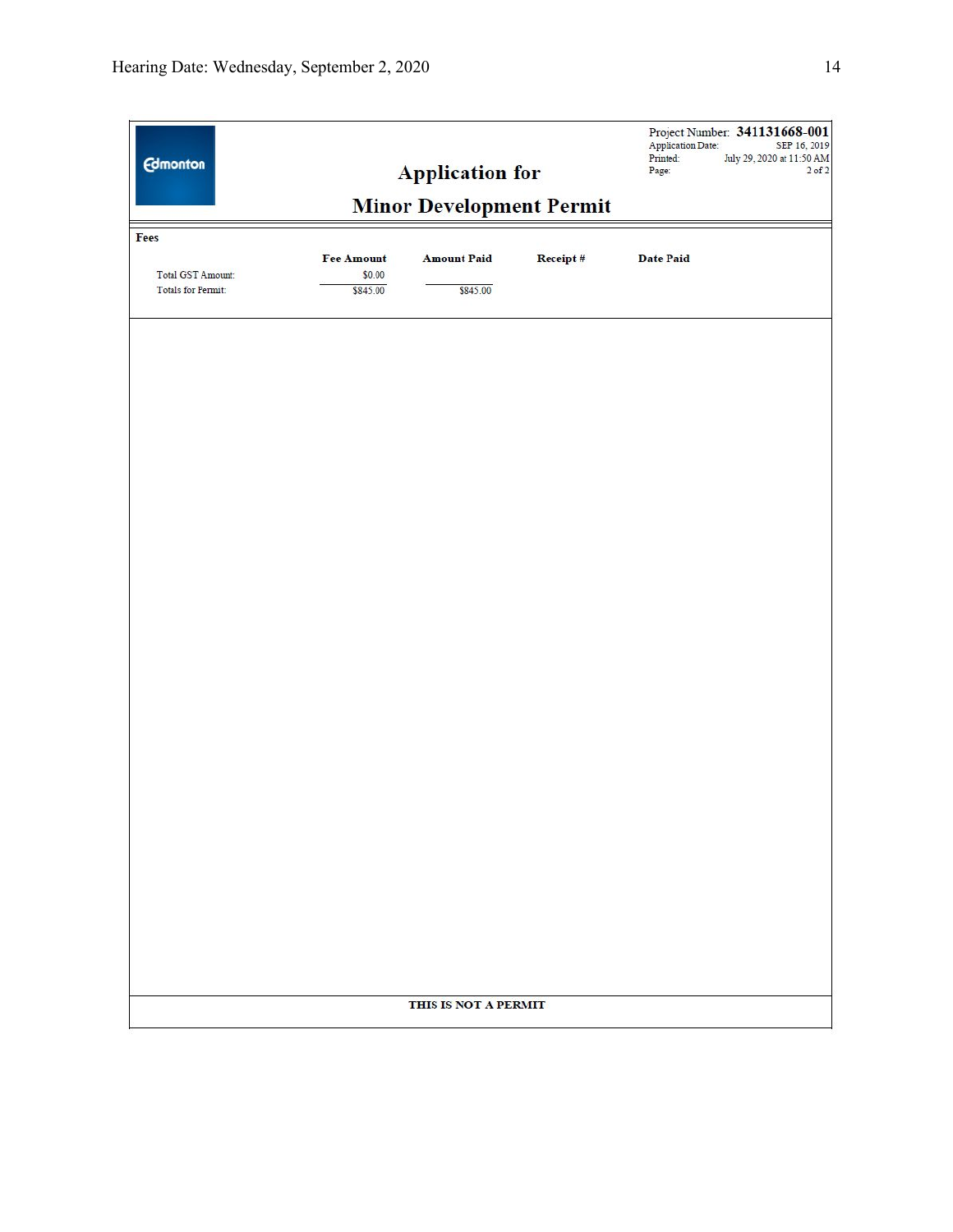

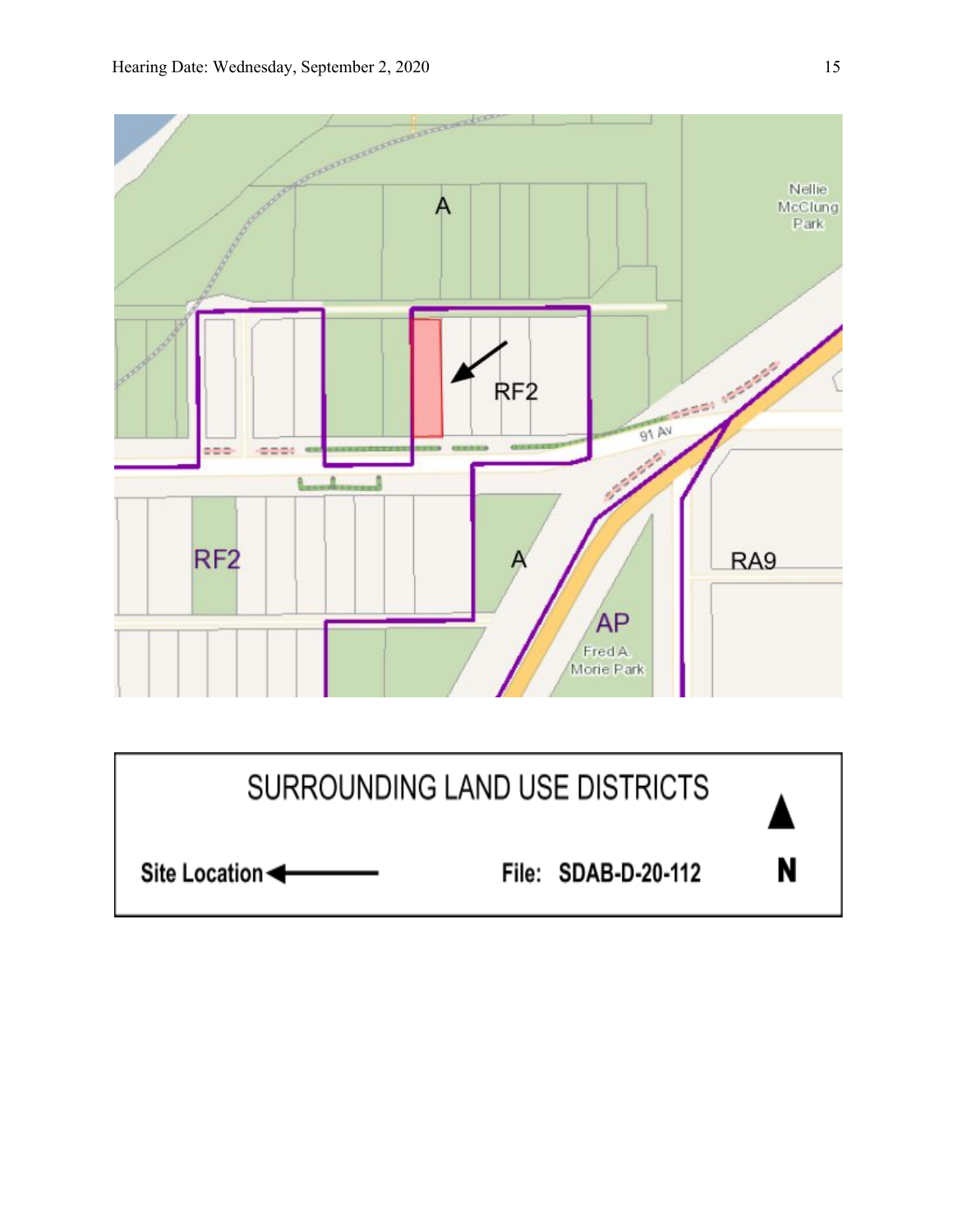## ITEM II: 10:30 A.M. FILE: SDAB-D-20-113

| AN APPEAL FROM THE DECISION OF THE DEVELOPMENT OFFICER                    |                                                                                        |  |  |  |
|---------------------------------------------------------------------------|----------------------------------------------------------------------------------------|--|--|--|
| <b>APPELLANT:</b>                                                         |                                                                                        |  |  |  |
| <b>APPLICATION NO.:</b>                                                   | 364834521-002                                                                          |  |  |  |
| <b>APPLICATION TO:</b>                                                    | Construct a rear addition to a Semi-detached House<br>(sunroom, $3.57m \times 3.05m$ ) |  |  |  |
| <b>DECISION OF THE</b><br>DEVELOPMENT AUTHORITY: Approved with conditions |                                                                                        |  |  |  |
| <b>DECISION DATE:</b>                                                     | July 24, 2020                                                                          |  |  |  |
| <b>DATE OF APPEAL:</b>                                                    | August 5, 2020                                                                         |  |  |  |
| NOTIFICATION PERIOD:                                                      | July 30, 2020 through August 20, 2020                                                  |  |  |  |
| <b>RESPONDENT:</b>                                                        |                                                                                        |  |  |  |
| MUNICIPAL DESCRIPTION<br>OF SUBJECT PROPERTY:                             | 11644 - 15 Avenue NW                                                                   |  |  |  |
| <b>LEGAL DESCRIPTION:</b>                                                 | Plan 9826122 Unit 21, Plan 9826122 Unit 21                                             |  |  |  |
| ZONE:                                                                     | (RF5) Row Housing Zone                                                                 |  |  |  |
| <b>OVERLAY:</b>                                                           | N/A                                                                                    |  |  |  |
| <b>STATUTORY PLAN:</b>                                                    | Twin Brooks Neighbourhood Area Structure Plan                                          |  |  |  |
|                                                                           |                                                                                        |  |  |  |

# *Grounds for Appeal*

The Appellant provided the following reasons for appealing the decision of the Development Authority: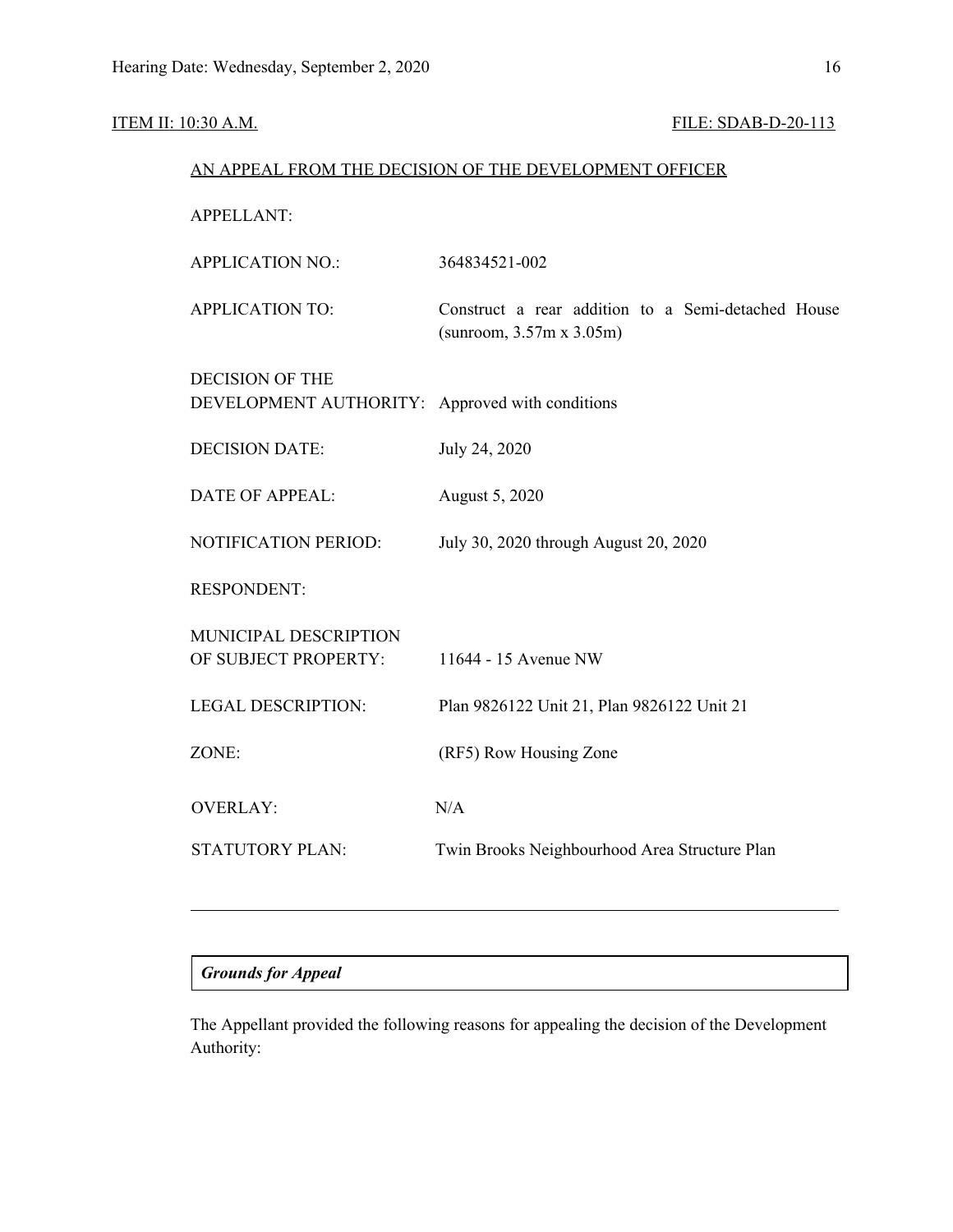I strongly feel this would have a negative impact on the resale of my property due to the Reduced Rear Setback (Section 160.4.8 of Zoning Bylaw 12800) and the Non-Conforming Building (Section 11.3.2 of Zoning Bylaw 12800). When I purchased this property in 2007, it was for the open green space that divided the condos in our complex (Parkview Estates I) and the neighboring condo complex (Parkview Estates II). It doesn't benefit my way of living to look out my window or sit on my deck and stare at an additional building that's encroaching on my property.

Thank you for time and consideration in this matter.

### *General Matters*

#### **Appeal Information:**

The *Municipal Government Act*, RSA 2000, c M-26 states the following:

#### **Grounds for Appeal**

**685(1)** If a development authority

- (a) fails or refuses to issue a development permit to a person,
- (b) issues a development permit subject to conditions, or
- (c) issues an order under section 645,

the person applying for the permit or affected by the order under section 645 may appeal to the subdivision and development appeal board.

**(2)** In addition to an applicant under subsection (1), any person affected by an order, decision or development permit made or issued by a development authority may appeal to the subdivision and development appeal board.

#### **Appeals**

**686(1)** A development appeal to a subdivision and development appeal board is commenced by filing a notice of the appeal, containing reasons, with the board,

- (a) in the case of an appeal made by a person referred to in section 685(1)
	- (i) with respect to an application for a development permit,
		- (A) within 21 days after the date on which the written decision is given under section 642, or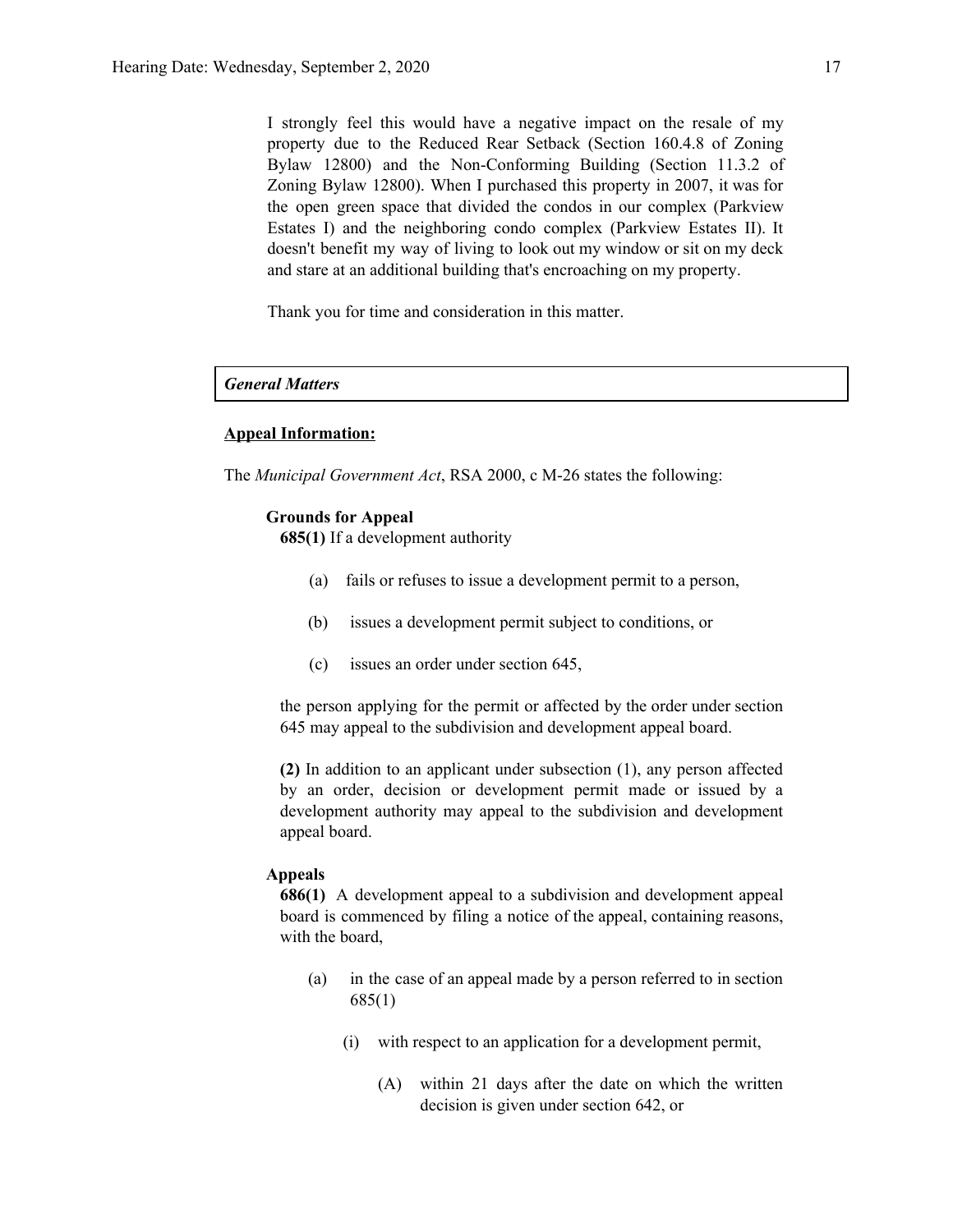- (B) if no decision is made with respect to the application within the 40-day period, or within any extension of that period under section 684, within 21 days after the date the period or extension expires,
- or
- (ii) with respect to an order under section 645, within 21 days after the date on which the order is made, or
- (b) in the case of an appeal made by a person referred to in section 685(2), within 21 days after the date on which the notice of the issuance of the permit was given in accordance with the land use bylaw.

#### **Hearing and Decision**

**687(3)** In determining an appeal, the subdivision and development appeal board

…

- (a.1) must comply with the land use policies;
- (a.2) subject to section 638, must comply with any applicable statutory plans;
- (a.3) subject to clause (d), must comply with any land use bylaw in effect;
- (a.4) must comply with the applicable requirements of the regulations under the *Gaming, Liquor and Cannabis Act* respecting the location of premises described in a cannabis licence and distances between those premises and other premises;
	- …
	- (c) may confirm, revoke or vary the order, decision or development permit or any condition attached to any of them or make or substitute an order, decision or permit of its own;
	- (d) may make an order or decision or issue or confirm the issue of a development permit even though the proposed development does not comply with the land use bylaw if, in its opinion,
		- (i) the proposed development would not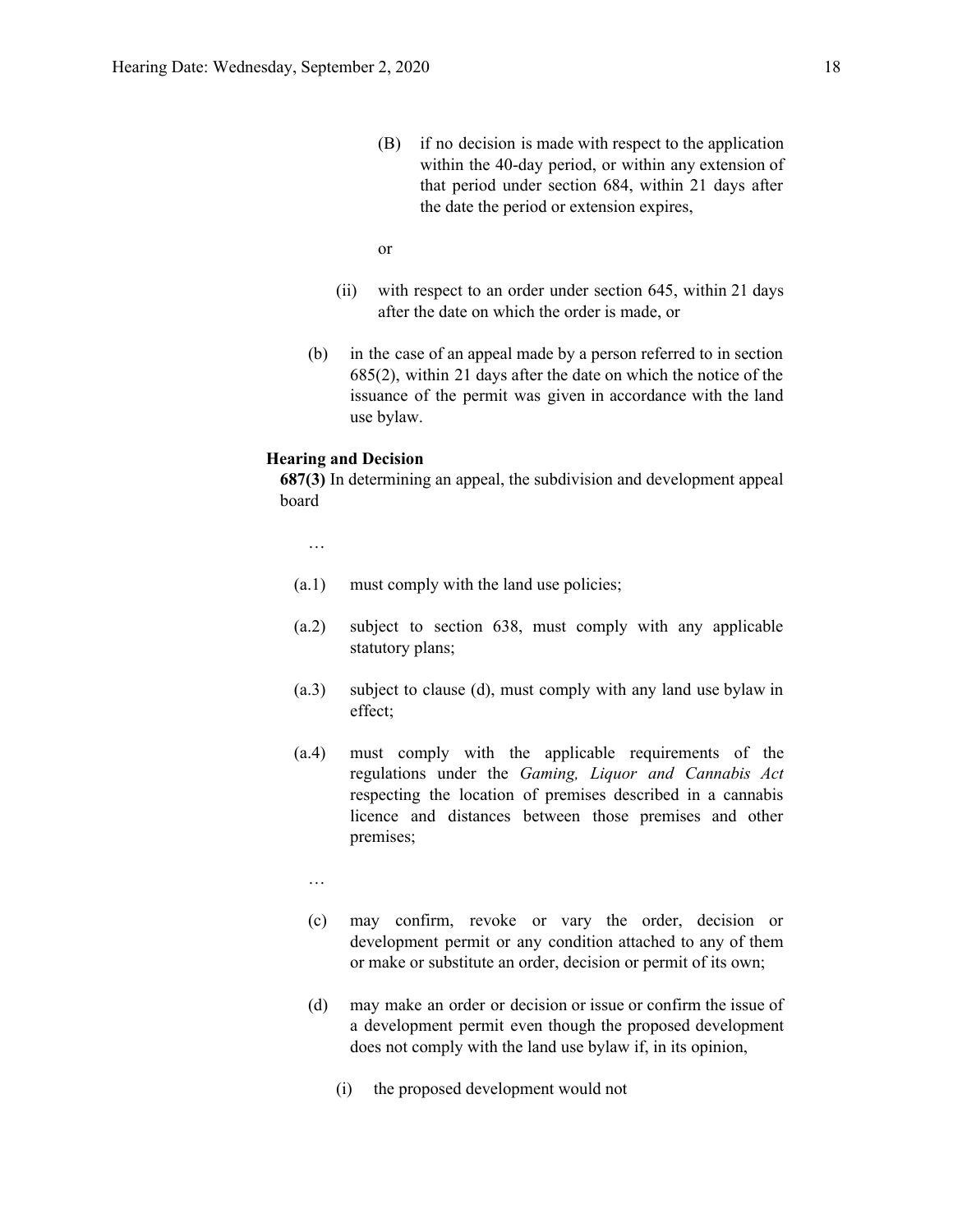(B) materially interfere with or affect the use, enjoyment or value of neighbouring parcels of land,

and

(ii) the proposed development conforms with the use prescribed for that land or building in the land use bylaw.

#### **Non-conforming use and non-conforming buildings**

**643(1)** If a development permit has been issued on or before the day on which a land use bylaw or a land use amendment bylaw comes into force in a municipality and the bylaw would make the development in respect of which the permit was issued a non-conforming use or non-conforming building, the development permit continues in effect in spite of the coming into force of the bylaw.

**(2)** A non-conforming use of land or a building may be continued but if that use is discontinued for a period of 6 consecutive months or more, any future use of the land or building must conform with the land use bylaw then in effect.

**(3)** A non-conforming use of part of a building may be extended throughout the building but the building, whether or not it is a non-conforming building, may not be enlarged or added to and no structural alterations may be made to it or in it.

**(4)** A non-conforming use of part of a lot may not be extended or transferred in whole or in part to any other part of the lot and no additional buildings may be constructed on the lot while the non-conforming use continues.

**(5) A non-conforming building may continue to be used but the building may not be enlarged, added to, rebuilt or structurally altered except**

- **(a) to make it a conforming building,**
- **(b) for routine maintenance of the building, if the development authority considers it necessary, or**
- **(c) in accordance with a land use bylaw that provides minor variance powers to the development authority for the purposes of this section.**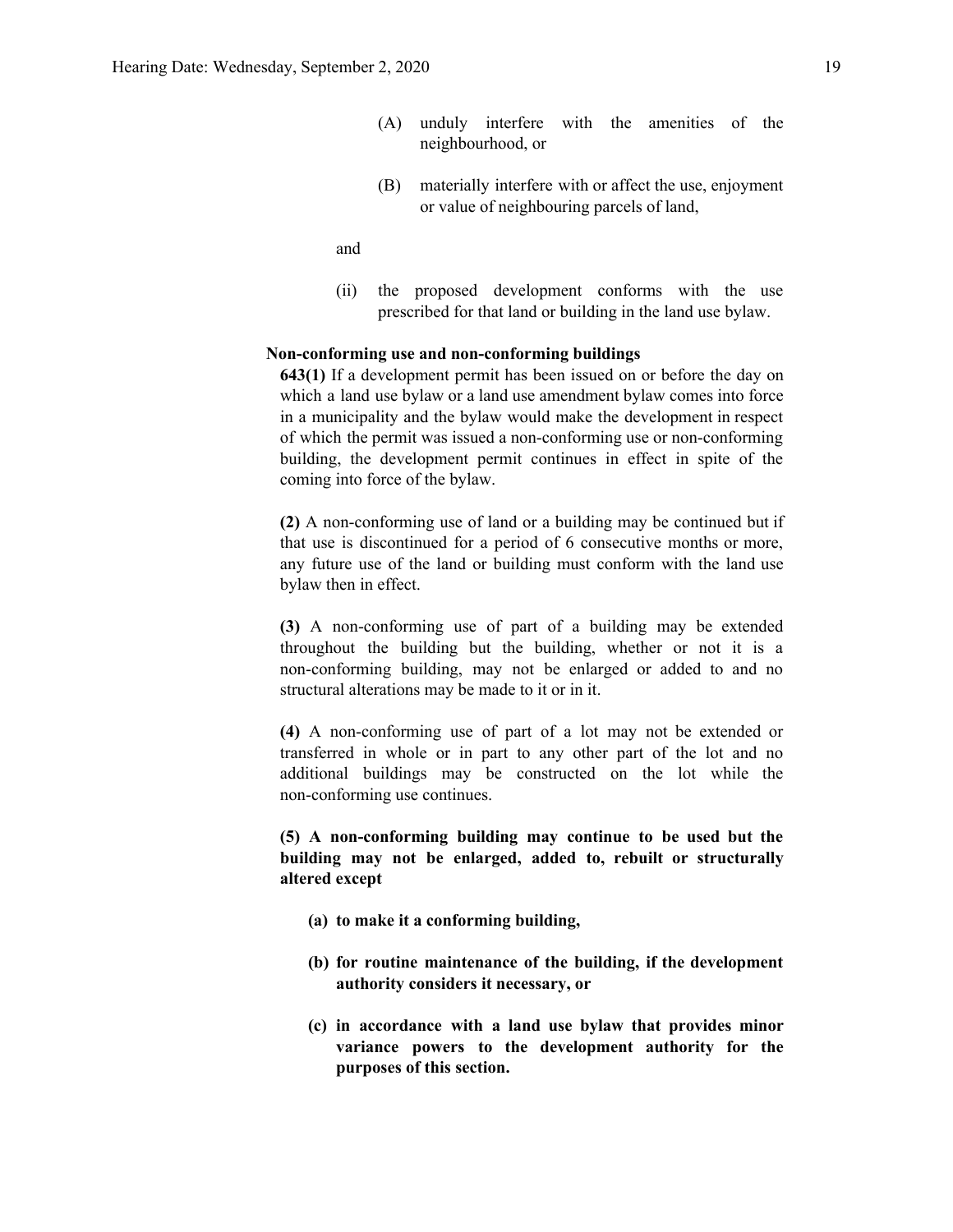**(6)** If a non-conforming building is damaged or destroyed to the extent of more than 75percent of the value of the building above its foundation, the building may not be repaired or rebuilt except in accordance with the land use bylaw.

**(7)** The land use or the use of a building is not affected by a change of ownership or tenancy of the land or building.

#### **General Provisions from the** *Edmonton Zoning Bylaw:*

Under section 160.3(8), **Semi-detached Housing** is a **Discretionary Use** in the **(RF5) Row Housing Zone.**

Under section 7.2(7), **Semi-detached Housing** means:

development consisting of a building containing two principal Dwellings joined in whole or in part at the side or rear with neither of those Dwellings being placed over another in whole or in part. Each principal Dwelling has separate, individual, and direct access to ground level. This type of development is designed and constructed as two Dwellings at the time of initial construction of the building. This Use does not include Duplexes.

Section 160.1 states that the **General Purpose** of the **(RF5) Row Housing Zone** is "to provide for ground oriented housing."

#### *Rear Setback*

Section 160.4(8) states "The minimum Rear Setback shall be [7.5](https://webdocs.edmonton.ca/zoningbylaw/ZoningBylaw/Measurements/im7_5.htm) m [...]"

Under section 6.1, **Rear Setback** means:

the distance that a development or a specified portion of it, must be set back from a Rear Lot Line. A Rear Setback is not a Rear Yard, Amenity Space or Separation Space.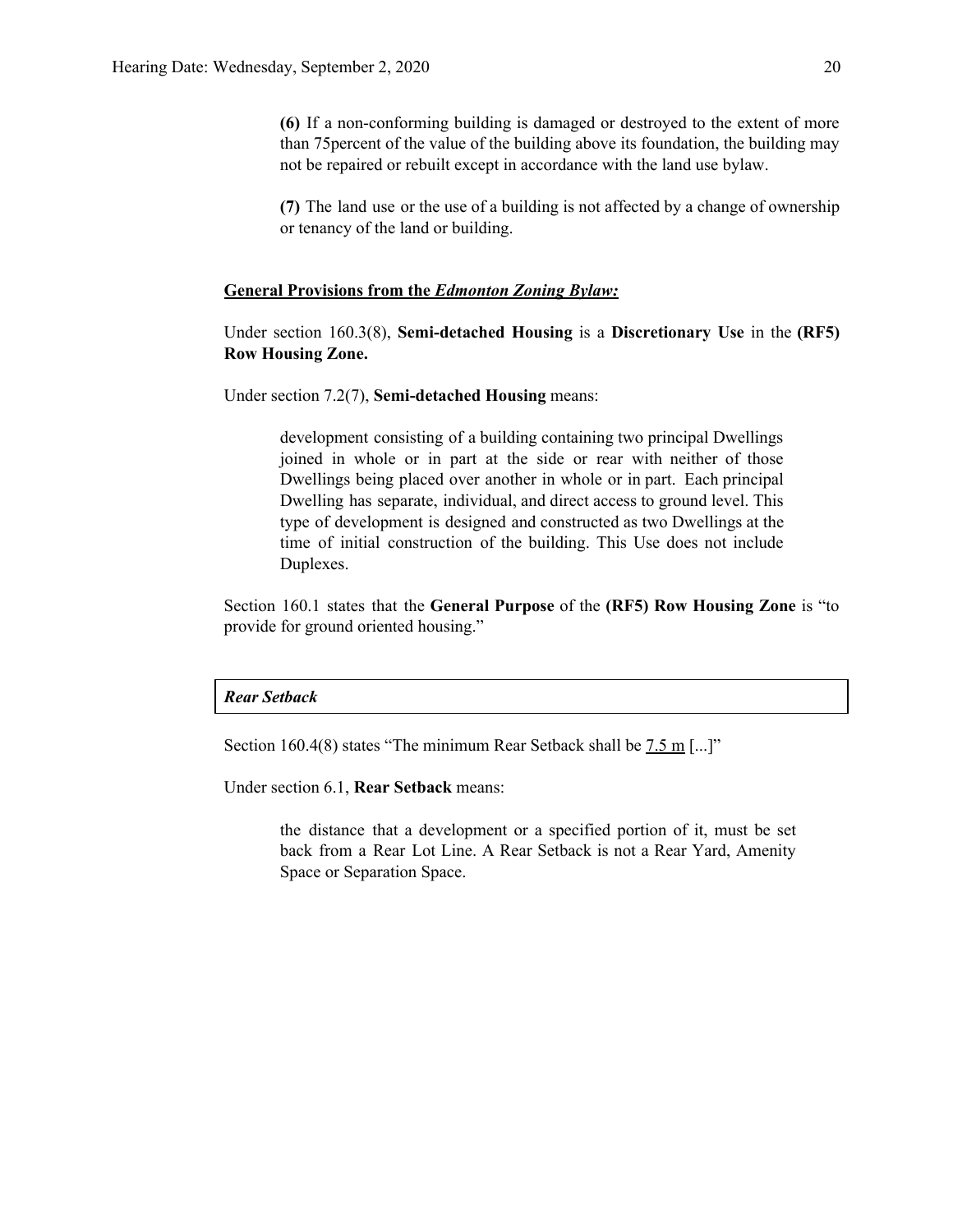

### **Development Officer's Determination**

**Reduced Rear Setback - The distance from the house to the rear property line (abutting 11654 - 15 Avenue NW) is 4.5m instead of 7.5m (Section 160.4.8)..** [unedited]

*Non-conforming buildings*

**Development Officer's Determination**

**Non-Conforming Building - This house no longer conforms to current zoning rules, which may have changed since it was originally constructed (Section 11.3.2).** [unedited]

 $\mathcal{L}_\text{max} = \mathcal{L}_\text{max} = \mathcal{L}_\text{max} = \mathcal{L}_\text{max} = \mathcal{L}_\text{max} = \mathcal{L}_\text{max} = \mathcal{L}_\text{max} = \mathcal{L}_\text{max} = \mathcal{L}_\text{max} = \mathcal{L}_\text{max} = \mathcal{L}_\text{max} = \mathcal{L}_\text{max} = \mathcal{L}_\text{max} = \mathcal{L}_\text{max} = \mathcal{L}_\text{max} = \mathcal{L}_\text{max} = \mathcal{L}_\text{max} = \mathcal{L}_\text{max} = \mathcal{$ 

Notice to Applicant/Appellant

Provincial legislation requires that the Subdivision and Development Appeal Board issue its official decision in writing within fifteen days of the conclusion of the hearing.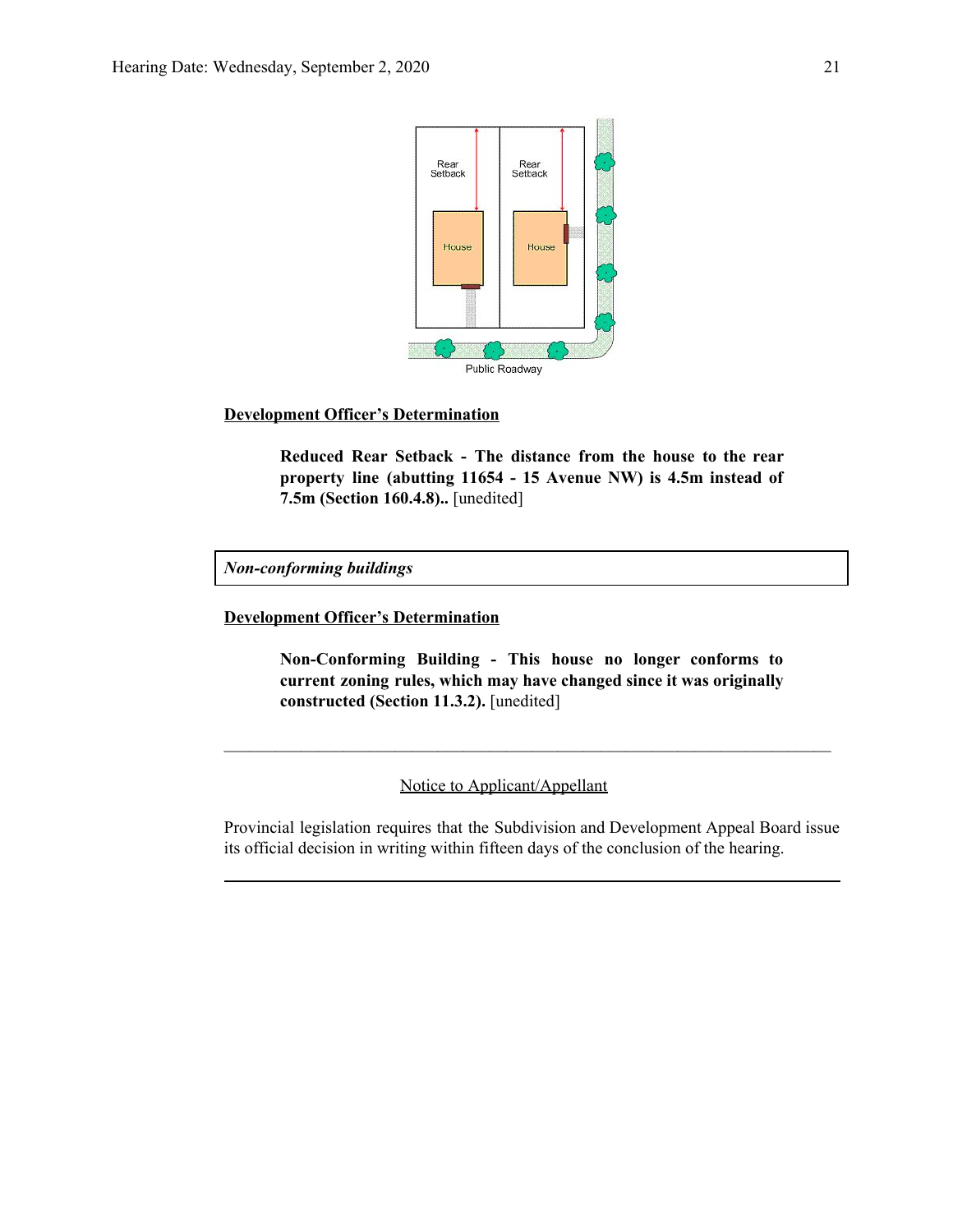| <b>Edmonton</b>                                                                                                                                                                                                                                                                      |                                                                                                                                                                                                                                                                                                                                                                                                                               |        |                                              | <b>Printed:</b><br>Page:                                                                      | <b>Application Date:</b> | Project Number: 364834521-002<br>JUN 12, 2020<br>July 24, 2020 at 11:00 AM<br>1 <sub>of</sub> 2 |
|--------------------------------------------------------------------------------------------------------------------------------------------------------------------------------------------------------------------------------------------------------------------------------------|-------------------------------------------------------------------------------------------------------------------------------------------------------------------------------------------------------------------------------------------------------------------------------------------------------------------------------------------------------------------------------------------------------------------------------|--------|----------------------------------------------|-----------------------------------------------------------------------------------------------|--------------------------|-------------------------------------------------------------------------------------------------|
|                                                                                                                                                                                                                                                                                      | <b>Addition Permit</b>                                                                                                                                                                                                                                                                                                                                                                                                        |        |                                              |                                                                                               |                          |                                                                                                 |
|                                                                                                                                                                                                                                                                                      | This document is a record of a Development Permit application, and a record of the decision for the undertaking described below, subject to<br>the limitations and conditions of this permit, of the Edmonton Zoning Bylaw 12800 as amended.                                                                                                                                                                                  |        |                                              |                                                                                               |                          |                                                                                                 |
| <b>Applicant</b>                                                                                                                                                                                                                                                                     |                                                                                                                                                                                                                                                                                                                                                                                                                               |        | 11644 - 15 AVENUE NW<br>11644 - 15 AVENUE NW | Property Address(es) and Legal Description(s)<br>Plan 9826122 Unit 21<br>Plan 9826122 Unit 21 |                          |                                                                                                 |
|                                                                                                                                                                                                                                                                                      |                                                                                                                                                                                                                                                                                                                                                                                                                               | Suite: | Location(s) of Work                          | 11644 - 15 AVENUE NW<br>Entryway: 11644 - 15 AVENUE NW<br>Building: 11644 - 15 AVENUE NW      |                          |                                                                                                 |
| <b>Scope of Permit</b>                                                                                                                                                                                                                                                               | To construct a rear addition to a Semi-detached House (sunroom, 3.57m x 3.05m).                                                                                                                                                                                                                                                                                                                                               |        |                                              |                                                                                               |                          |                                                                                                 |
| <b>Permit Details</b>                                                                                                                                                                                                                                                                |                                                                                                                                                                                                                                                                                                                                                                                                                               |        |                                              |                                                                                               |                          |                                                                                                 |
| <b>Class Of Permit: Class B</b><br>Stat. Plan Overlay/Annex Area: (none)                                                                                                                                                                                                             |                                                                                                                                                                                                                                                                                                                                                                                                                               |        | Site Area (sq. m.): 321.92                   |                                                                                               |                          |                                                                                                 |
| <b>Development Permit Decision</b><br>Approved                                                                                                                                                                                                                                       |                                                                                                                                                                                                                                                                                                                                                                                                                               |        |                                              |                                                                                               |                          |                                                                                                 |
| <b>Issue Date:</b>                                                                                                                                                                                                                                                                   | <b>Development Authority: ZHOU, ROWLEY</b>                                                                                                                                                                                                                                                                                                                                                                                    |        |                                              |                                                                                               |                          |                                                                                                 |
| <b>Subject to the Following Conditions</b>                                                                                                                                                                                                                                           | This Development Permit is NOT valid until the Notification Period expires in accordance to Section 21 (Section 17.1).                                                                                                                                                                                                                                                                                                        |        |                                              |                                                                                               |                          |                                                                                                 |
|                                                                                                                                                                                                                                                                                      | This Development Permit authorizes the development of a rear addition to a Semi-detached House (sunroom, 3.57 m x 3.05 m).                                                                                                                                                                                                                                                                                                    |        |                                              |                                                                                               |                          |                                                                                                 |
|                                                                                                                                                                                                                                                                                      | The development shall be constructed in accordance with the stamped and approved drawings.                                                                                                                                                                                                                                                                                                                                    |        |                                              |                                                                                               |                          |                                                                                                 |
| Immediately upon completion of the addition, the site shall be cleared of all debris.<br>As far as reasonably practicable, the design and use of exterior finishing materials used shall be similar to, or better than, the<br>standard of surrounding development (Section 57.3.1). |                                                                                                                                                                                                                                                                                                                                                                                                                               |        |                                              |                                                                                               |                          |                                                                                                 |
|                                                                                                                                                                                                                                                                                      |                                                                                                                                                                                                                                                                                                                                                                                                                               |        |                                              |                                                                                               |                          |                                                                                                 |
| <b>ADVISEMENTS:</b>                                                                                                                                                                                                                                                                  |                                                                                                                                                                                                                                                                                                                                                                                                                               |        |                                              |                                                                                               |                          |                                                                                                 |
|                                                                                                                                                                                                                                                                                      | An approved Development Permit means that the proposed development has been reviewed against the provisions of this bylaw. It<br>does not remove obligations to conform with other legislation, bylaws or land title instruments including, but not limited to, the<br>Municipal Government Act, the Safety Codes Act or any caveats, restrictive covenants or easements that might be attached to the<br>Site (Section 5.2). |        |                                              |                                                                                               |                          |                                                                                                 |
|                                                                                                                                                                                                                                                                                      | Any proposed change from the original approved drawings is subject to a revision/re-examination fee. The fee will be determined<br>by the reviewing officer based on the scope of the request and in accordance with current fee schedules. A review fee may be<br>collected for each change request.                                                                                                                         |        |                                              |                                                                                               |                          |                                                                                                 |
|                                                                                                                                                                                                                                                                                      | Unless otherwise stated, all above references to section numbers refer to the authority under the Edmonton Zoning Bylaw 12800.                                                                                                                                                                                                                                                                                                |        |                                              |                                                                                               |                          |                                                                                                 |
|                                                                                                                                                                                                                                                                                      |                                                                                                                                                                                                                                                                                                                                                                                                                               |        |                                              |                                                                                               |                          |                                                                                                 |
|                                                                                                                                                                                                                                                                                      |                                                                                                                                                                                                                                                                                                                                                                                                                               |        |                                              |                                                                                               |                          |                                                                                                 |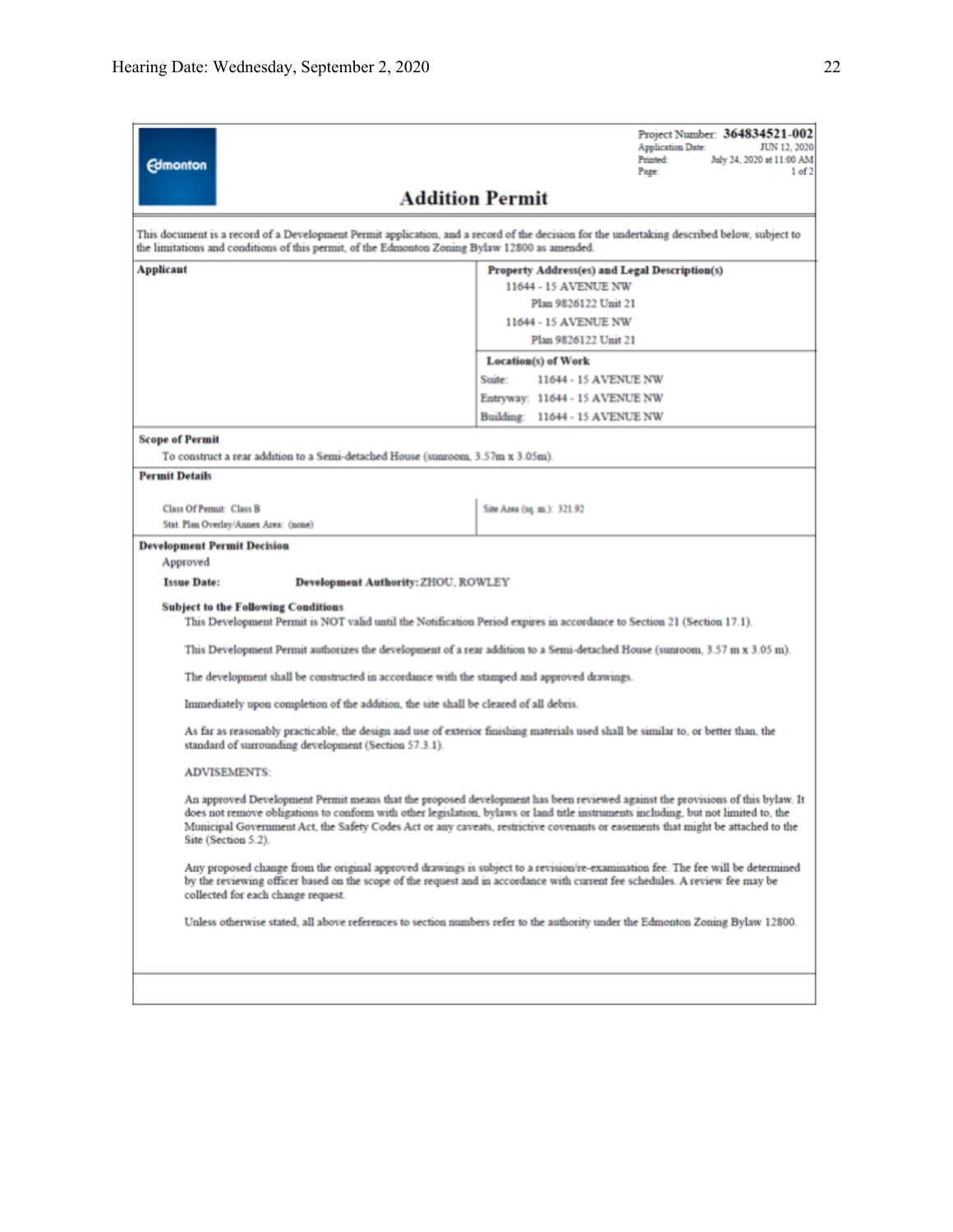| <b>Edmonton</b>                                    |                   |                        |                  | Project Number: 364834521-002<br><b>Application Date:</b><br>JUN 12, 2020<br>Printed:<br>July 24, 2020 at 11:00 AM<br>Page:                                                                                                                                        | $2$ of $2$ |
|----------------------------------------------------|-------------------|------------------------|------------------|--------------------------------------------------------------------------------------------------------------------------------------------------------------------------------------------------------------------------------------------------------------------|------------|
|                                                    |                   | <b>Addition Permit</b> |                  |                                                                                                                                                                                                                                                                    |            |
| <b>Variances</b><br>7.5m (Section 160.4.8).        |                   |                        |                  | Reduced Rear Setback - The distance from the house to the rear property line (abutting 11654 - 15 Avenue NW) is 4.5m instead of<br>Non-Conforming Building - This house no longer conforms to current zoning rules, which may have changed since it was originally |            |
| constructed (Section 11.3.2).                      |                   |                        |                  |                                                                                                                                                                                                                                                                    |            |
| <b>Rights of Appeal</b>                            |                   |                        |                  |                                                                                                                                                                                                                                                                    |            |
| Amendment Act.                                     |                   |                        |                  | This approval is subject to the right of appeal as outlined in Chapter 24, Section 683 through 689 of the Municipal Government                                                                                                                                     |            |
| Notice Period Begins: Jul 30, 2020                 |                   | Ends: Aug 20, 2020     |                  |                                                                                                                                                                                                                                                                    |            |
| <b>Building Permit Decision</b>                    |                   |                        |                  |                                                                                                                                                                                                                                                                    |            |
| No decision has yet been made.                     |                   |                        |                  |                                                                                                                                                                                                                                                                    |            |
| Fees                                               |                   |                        |                  |                                                                                                                                                                                                                                                                    |            |
|                                                    | <b>Fee Amount</b> | <b>Amount Paid</b>     | Receipt#         | <b>Date Paid</b>                                                                                                                                                                                                                                                   |            |
| Safety Codes Fee                                   | \$11.04           | \$11.04                | 9658770835010010 | Jun 12, 2020                                                                                                                                                                                                                                                       |            |
| Development Application Fee                        | \$433.00          | \$433.00               | 9658770835010010 | Jun 12, 2020                                                                                                                                                                                                                                                       |            |
| <b>Building Permit Fee (Construction</b><br>Value) | \$276.00          | \$276.00               | 9658770835010010 | Jun 12, 2020                                                                                                                                                                                                                                                       |            |
| Total GST Amount:                                  | \$0.00            |                        |                  |                                                                                                                                                                                                                                                                    |            |
| <b>Totals for Permit:</b>                          | \$720.04          | \$720.04               |                  |                                                                                                                                                                                                                                                                    |            |
|                                                    |                   |                        |                  |                                                                                                                                                                                                                                                                    |            |
|                                                    |                   |                        |                  |                                                                                                                                                                                                                                                                    |            |